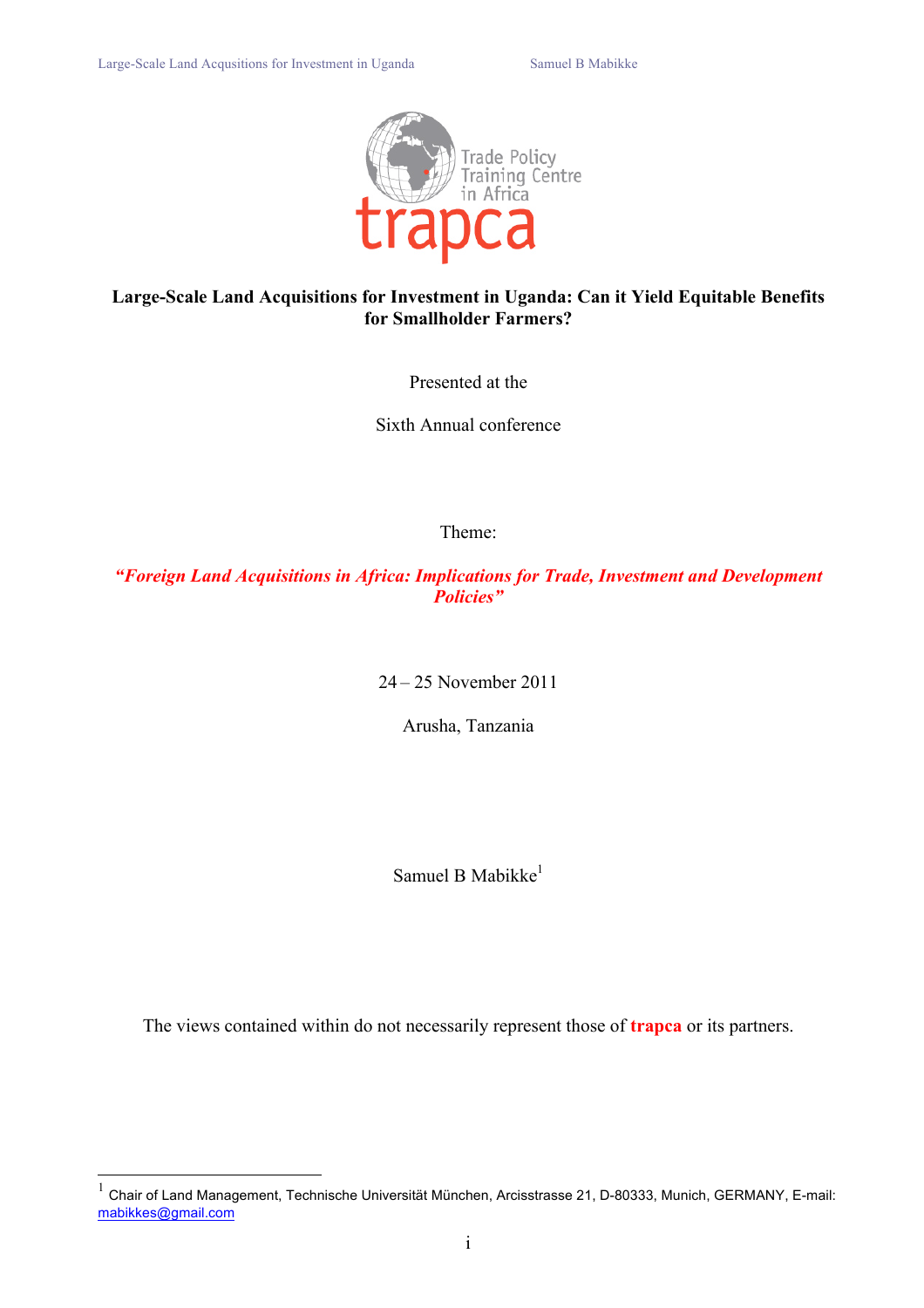#### Abstract

#### By Samuel B. Mabikke<sup>2</sup> Technische Universität München, Germany Email: mabikkes@gmail.com

In the wake of the increasing food prices and the subsequent Global Financial Crisis (GFC), with over one billion people going hungry, Large-Scale Land Acquisitions (LSLA) have attracted considerable interests in developing countries. The purchase or lease of land by wealthy, food-insecure nations and private investors from mostly poor, developing nations in order to produce food crops for export is gaining momentum. In the attempt of fighting poverty, create employment and transform agricultural development, many developing countries have attracted investors with promises of making big land offers or leases for investment. In turn, host countries are promised positive investment returns in agricultural development, infrastructure, education, and employment creation. However, evidence shows that little or none of these promises made by investors are fulfilled yet land and water rights, food security and livelihood of local people remain at stake. It is estimated that between 15 and 20 million hectares of farmland in developing countries have been subject to transactions or negotiations involving foreign investors since 2006. Like many other developing countries, Uganda is a major target for LSLA. Uganda is witnessing an increasing number of large-scale land investments-mostly by investors (domestic and foreign) who are mainly driven by speculative motives due to the rapid increase in land prices. The interests of foreign investors are mainly spurred by concerns of food insecurity in their countries as well as the expanding markets for bio-fuels. Also the current global financial crisis has increased their fears and prompted them to embrace massive investment in land development, normally viewed by them as "the safest investment in developing countries". Investors therefore, target governments with weak land governance and/or where the implementation of land policies is rather feeble.

Uganda has just finalised a widely consultative National Land Policy development process, the challenge ahead is how this policy will be implemented in an environment that is chronically infected by institutional corruption in the land sector. Although Section 89(1: a) of the Land Policy plans to regulate the amount of land investors can access in Uganda, in reality, the amount of land allocation entirely depends on the use that land will be put to and this decision is basically done by the 'investor' and government agencies. This encourages brokering deals that allow large swaths of fertile lands to end up in the control of foreigners. Of recent, Uganda is facing a number of itching socio-economic problems ranging from rising food and sugar prices, increasing fuel prices and a sudden rise in inflation to double digits which has not been seen before in Uganda in the last two decades. The position of Uganda's President to resuscitate the economy from this crisis has resurrected his 2007 attempts of giving large chunks of land in Mabira Tropical Forest Reserve to Mehta Group to grow more sugarcane and increase sugar production. Similar aggressive approaches have been orchestrated by the president and a section of politicians to grant Madhvani over 40,000ha of land for

 <sup>2</sup> *The author acknowledges the support of TUM Graduate School at Technische Universität München, Germany.*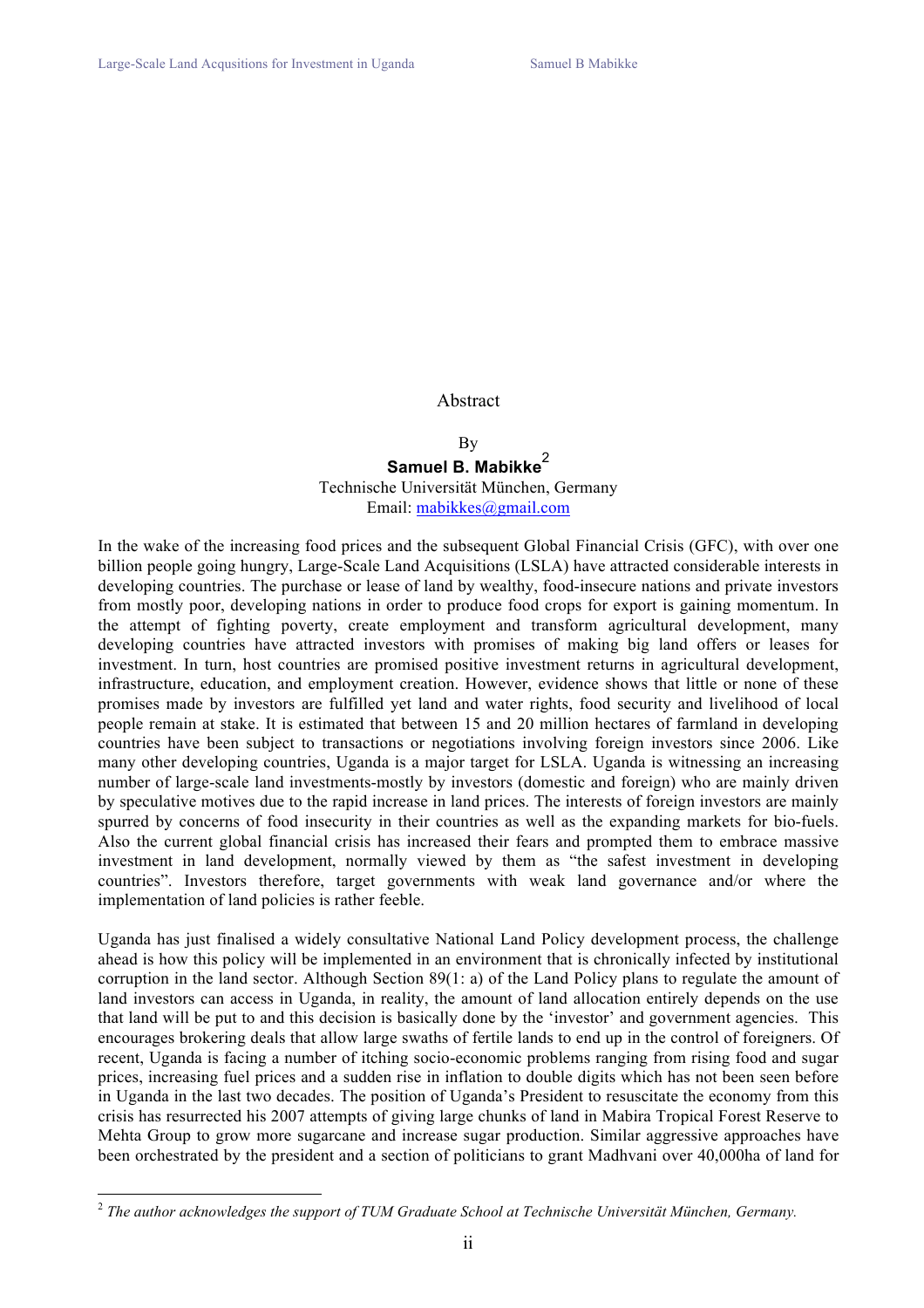sugar growing in Amuru district. Although the investor intends to lease a small portion of this land to about 1,000 out-grower smallholder farmers, who in turn will pay unspecified rents on the piece of land leased to them by the 'investor'. The President's decision has been vividly opposed by many traditional and religious leaders, CSOs, opposition politicians including members of the ruling party – the National Resistance Movement (NRM). Despite the resistance, the decision still stands while the motivations behind it remain fuzzy. This has continued to raise several questions like why is Uganda becoming a major target for largescale land acquisitions? What drivers are behind such LSLA and what benefits do Ugandan smallholder famers stand to gains from such kinds of investment deals? This paper ties to answer these pertinent questions and recommendations basic solutions to how LSLA should be handled in Uganda.

Key Words: **Large-Scale Land Acquisition, Smallholder Farmers**

## **TABLE OF CONTENTS**

| $\mathbf{1}$            |       |                                                            |  |
|-------------------------|-------|------------------------------------------------------------|--|
|                         | 1.1   |                                                            |  |
| $\boldsymbol{2}$        |       |                                                            |  |
| 3                       |       |                                                            |  |
|                         | 3.1.1 |                                                            |  |
|                         | 3.1.2 |                                                            |  |
|                         | 3.1.3 |                                                            |  |
|                         | 3.1.4 |                                                            |  |
|                         | 3.1.5 |                                                            |  |
| $\overline{\mathbf{4}}$ |       | <b>DRIVERS OF FOREIGN LARGE-SCALE LAND ACQUISITIONS  8</b> |  |
|                         | 4.1   |                                                            |  |
|                         | 4.1.1 |                                                            |  |
|                         | 4.1.2 |                                                            |  |
|                         | 4.1.3 |                                                            |  |
|                         | 4.1.4 |                                                            |  |
|                         | 4.1.5 |                                                            |  |
|                         | 4.2   |                                                            |  |
|                         | 4.2.1 |                                                            |  |
|                         | 4.2.2 |                                                            |  |
|                         | 4.2.3 |                                                            |  |
|                         | 4.2.4 |                                                            |  |
|                         | 4.2.5 |                                                            |  |
|                         | 4.2.6 |                                                            |  |
|                         |       |                                                            |  |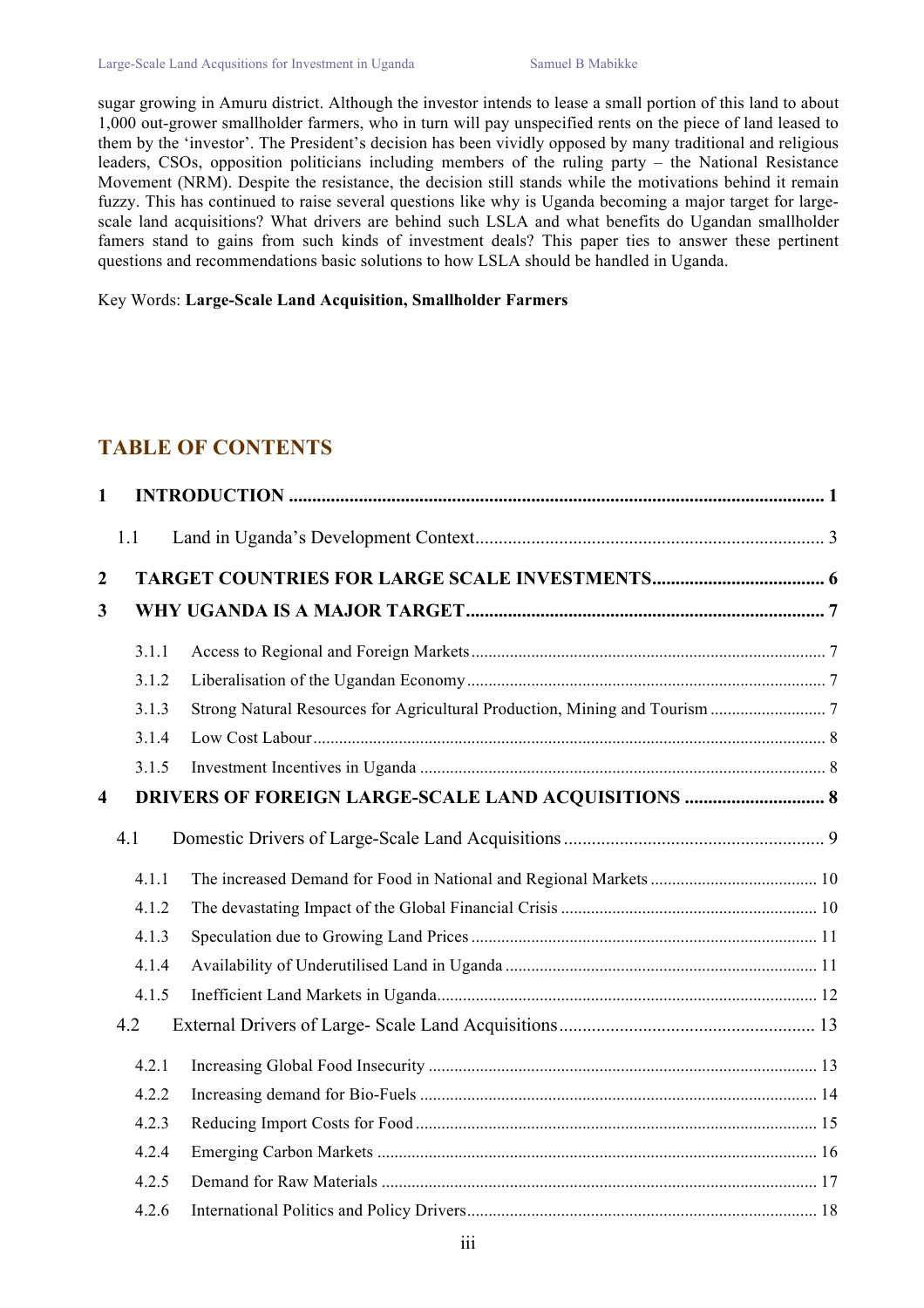| 5 LARGE-SCALE LAND ACQUISITIONS: Can it Yield Equitable Benefits To Uganda's |  |
|------------------------------------------------------------------------------|--|
|                                                                              |  |
|                                                                              |  |
|                                                                              |  |

# **LIST OF FIGURES**

# **LIST OF TABLES**

# **ACRONYMS AND ABREVIATIONS**

| <b>AGOA</b>   |                      | Africa Growth and Opportunity Act                                  |
|---------------|----------------------|--------------------------------------------------------------------|
| BMZ           |                      | Federal Ministry for Economic Cooperation and Development, Germany |
| <b>CAADP</b>  | $\sigma_{\rm{max}}$  | Comprehensive African Agricultural Development Programme           |
| <b>COMESA</b> | $\ddot{\phantom{0}}$ | Common Market for Eastern and Southern African States              |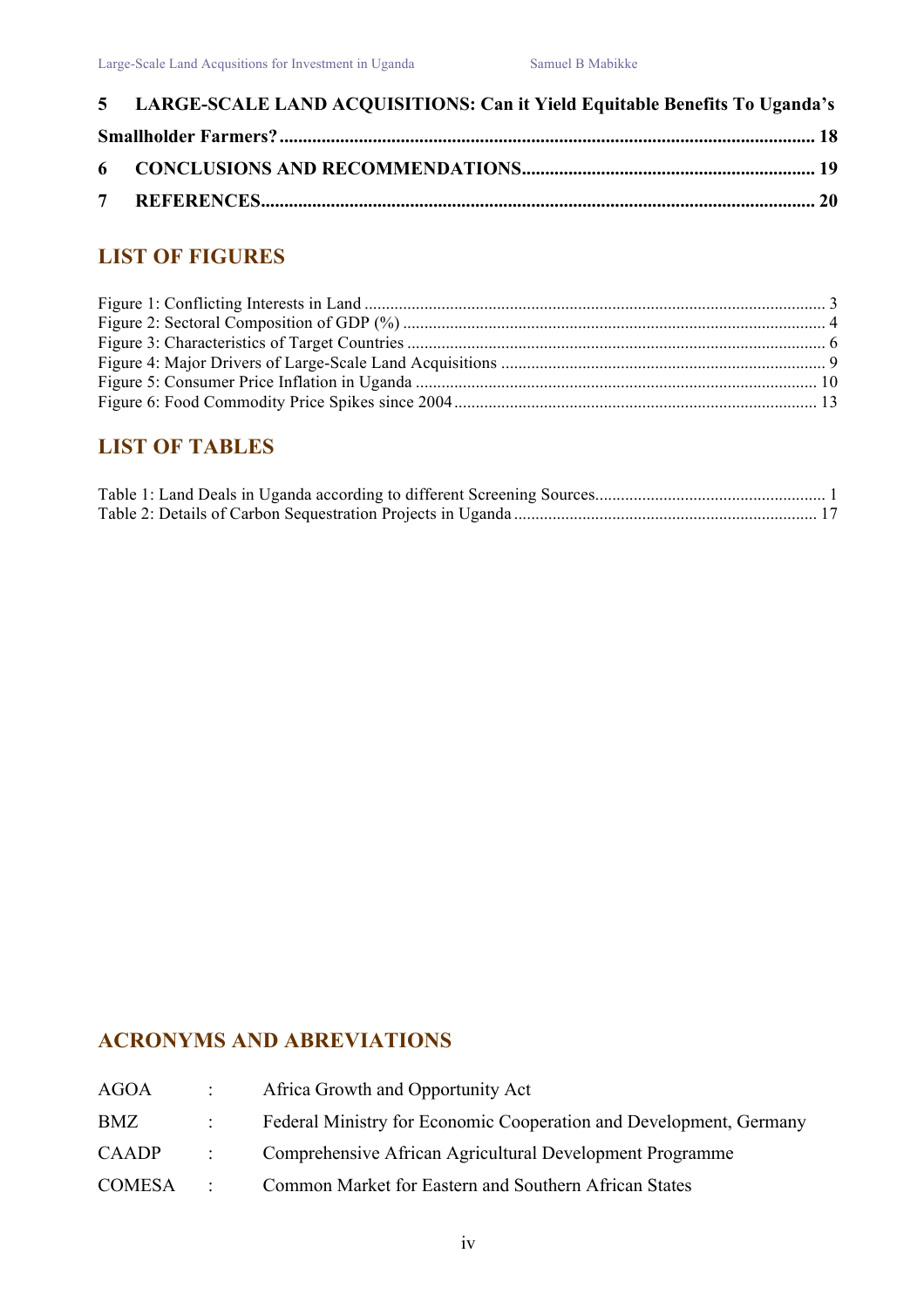| EAC           | <b>East African Community</b>                                |
|---------------|--------------------------------------------------------------|
| EU            | European Union                                               |
| <b>FACE</b>   | <b>Forest Absorbing Carbon Emissions</b>                     |
| FAO           | Food and Agriculture Organisation of the United Nations      |
| <b>FDI</b>    | <b>Foreign Direct Investments</b>                            |
| <b>GDP</b>    | <b>Gross Domestic Product</b>                                |
| <b>GFC</b>    | <b>Global Financial Crisis</b>                               |
| <b>GLP</b>    | Global Land Project                                          |
| GoU           | Government of Uganda                                         |
| <b>GSP</b>    | Generalised System of Preference                             |
| <b>HLPE</b>   | High Level Panel of Experts on Food Security and Nutrition   |
| <b>IFAD</b>   | International Fund for Agricultural Development              |
| <b>LSLA</b>   | Large-Scale Land Acquisitions                                |
| <b>MFPED</b>  | Ministry of Finance, Planning and Economic Development       |
| <b>NEMA</b>   | National Environment Management Authority                    |
| <b>NFA</b>    | <b>National Forests Authority</b>                            |
| <b>NFC</b>    | New Forests Company                                          |
| <b>NTFPs</b>  | National Timber and Forestry Products                        |
| <b>OECD</b>   | Organisation for Economic Co-operation and Development       |
| <b>REDD</b>   | Reducing Emissions from Deforestation and forest Degradation |
| <b>UIA</b>    | <b>Uganda Investment Authority</b>                           |
| <b>UN</b>     | <b>United Nations</b>                                        |
| <b>UNCTAD</b> | United Nations Conference on Trade and Development           |
| <b>USAID</b>  | United States Agency for International Development           |
| <b>USTDA</b>  | United States Trade and Development Agency                   |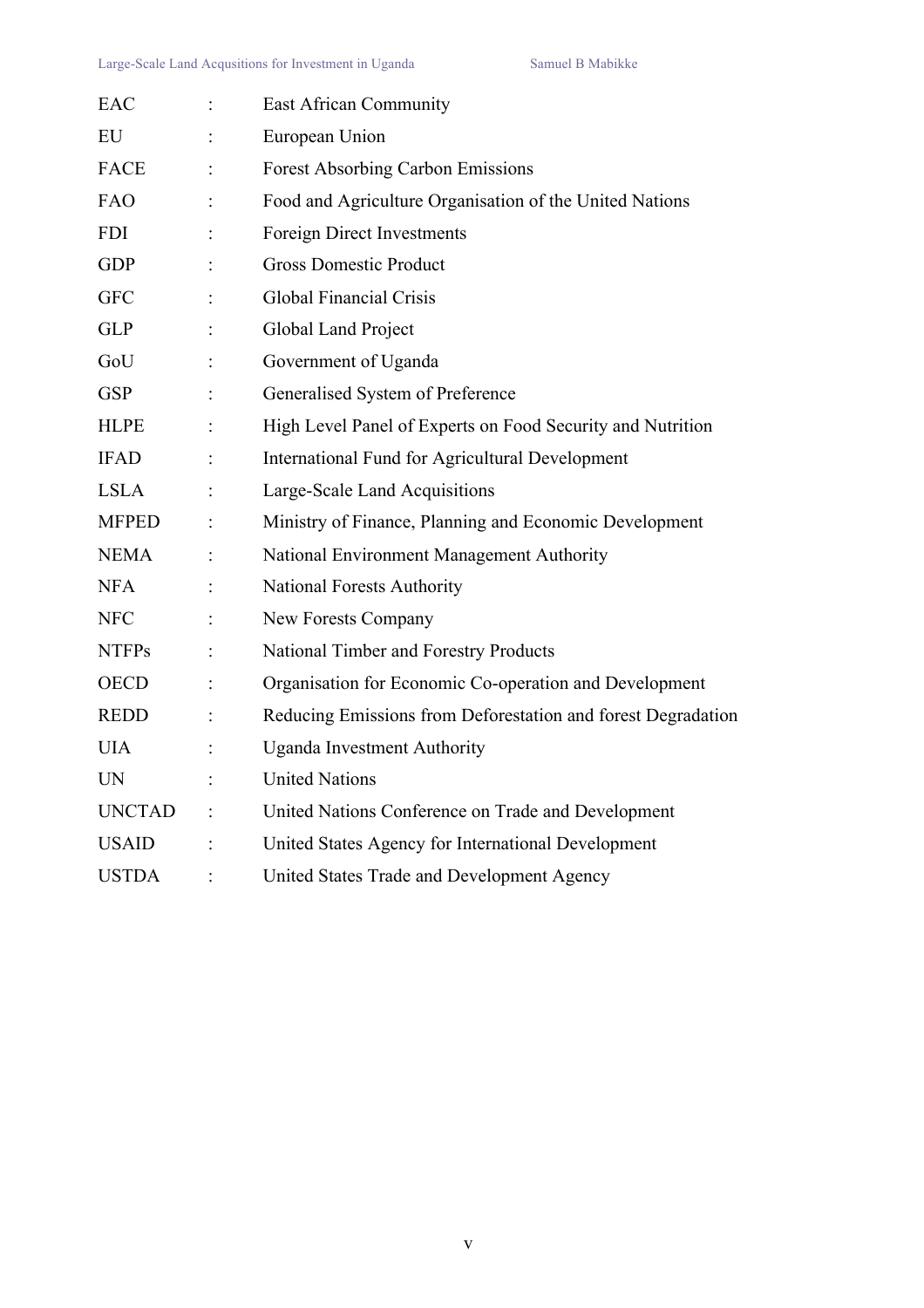# **1 INTRODUCTION**

In the wake of the increasing food prices and the subsequent Global Financial Crisis (GFC), with over one billion people going hungry, Large-Scale Land Acquisitions (LSLA) have attracted considerable interests in developing countries. The purchase or lease of land by wealthy, foodinsecure nations and private investors from mostly poor, developing nations in order to produce food crops for export is gaining momentum. In the attempt of fighting poverty, create employment and transform agricultural development, many developing countries have attracted investors with promises of making big land offers or leases for investment. In turn, host countries are promised positive investment returns in agricultural development, infrastructure, education, and employment creation. However, evidence shows that little or none of these promises made by investors are fulfilled yet land and water rights, food security and livelihood of local people remain at stake. It is estimated that between 15 and 20 million hectares of farmland in developing countries have been subject to transactions or negotiations involving foreign investors since 2006.

The land which has been most in demand is that which is close to water resources and can therefore be irrigated at a relatively low cost in terms of infrastructure, and land which is closest to markets and from which produce can be easily exported (De Schutter, 2009). Investors purposely grow crops for export to food insecure, capital- rich countries while the food security situation continues to deteriorate in the host countries. This new form of investment in LSLA involves several actors, and while most reports point at foreign investors, current findings show an increasing involvement of a number of domestic actors including local elites, politicians, powerful traditional leaders and host governments through their agencies. Despite the growing resistance (e.g. from the media, NGOs, local communities, etc.) to LSLA, many host countries are not willing to diligently investigate the negative impacts of these deals due to a number of secret reasons. O'Brien (2011) shows the problems of land acquisitions by Kenyan elites and the lack of political will to solve them. Domestic land deals may have more adverse negative impacts on the livelihoods of the local people than what is actually documented in foreign land deals. Deininger *et al.* (2011) show that the proportion of domestic land deals recorded for Nigeria and Cambodia amounted to 97% and 70% of the total reported LSLA for each country respectively. Like many other developing countries, Uganda is a major target for LSLA.

| Screening     | <b>Investor Country</b>        | <b>Allocated Land</b> | <b>Purpose</b>  | <b>Types of Crops</b> |
|---------------|--------------------------------|-----------------------|-----------------|-----------------------|
| <b>Source</b> |                                | Size (ha)             |                 |                       |
|               | Agri SA                        | 170,000               |                 |                       |
| ILC Blog      | Egyptian Agricultural Ministry | 200                   | Test Farm       | Wheat                 |
| Screening     | Egypt                          | 809,071               | Food production | Maize, wheat          |
|               |                                |                       |                 |                       |
|               | Heibei Company'                | 40,500                |                 | Poultry, Cattle,      |
| <b>GTZ</b>    | China                          |                       |                 | maize, rice, wheat    |
|               | Private investors China        | 4,046                 |                 | Rice, cereals         |
| <b>GRAIN</b>  | Private investors and          | 840,127               | Food production | Wheat and maize for   |
|               | The Government of Egypt        |                       |                 | export                |

**Table 1: Land Deals in Uganda according to different Screening Sources**

Source: Extracted from GLP Report (2010)

The 2010 Global Land Project (GLP) report shows that a cluster of LSLA are identified in the eastern part of the African continent in countries like Ethiopia, Mozambique, Uganda and Madagascar, while other large recipient countries are Sudan, Mali and the Democratic Republic of Congo. In ten of the identified recipient countries the deals represent more than 5% of the current agricultural area – in Uganda more than 14%, in Mozambique more than 21% and in Democratic Republic of Congo more than 48% of the agricultural land! Thus, the consequences of these land deals can be expected to be very large for the local population and environment, with impacts such as agricultural intensification, forest degradation, and displacement of local populations, increasing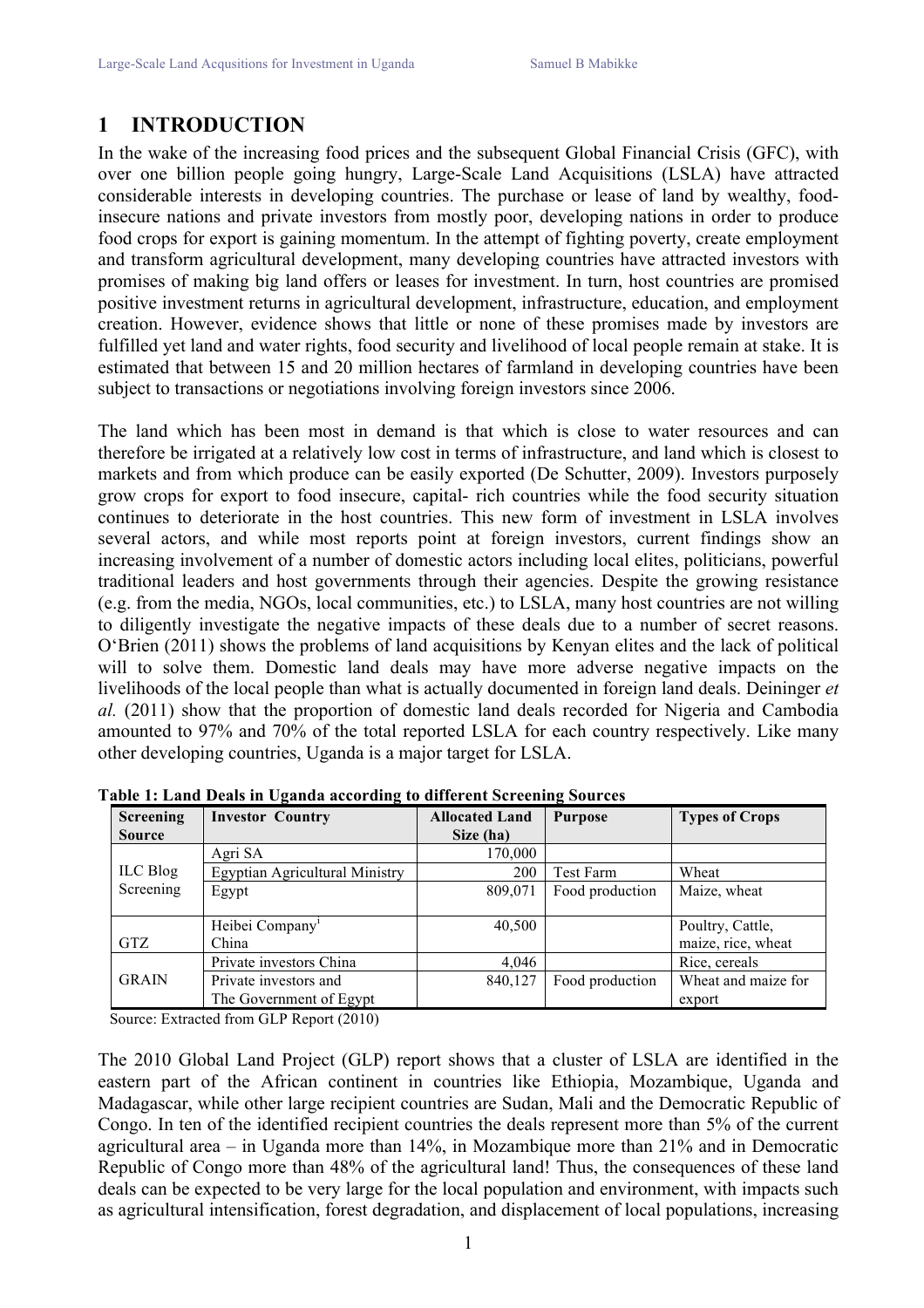local food insecurity and increasing poverty. Many governments in developing countries are involved in secretive land deals. Lack of transparency in such investments increases land tenure insecurity and vulnerability of smallholder farmers to loose their land and water rights to the investor. Investors in large-scale land projects tend to use the host governments as their 'middlemen' in trading the country's natural resources (land, water, forests, minerals). The role of domestic actors in LSLA may be more difficult to regulate than that of foreign actors. Therefore, it's important to note that land acquisitions by foreign investors are just a small part of all LSLA in most countries.

Uganda is witnessing an increasing number of large-scale land investments-mostly by investors (domestic and foreign) who are mainly driven by speculative motives due to the rapid increase in land prices. Investments are also triggered by the expectations of competitive returns from land as an alternative investment to cope with the financial crisis. Although most of Uganda's domestic investors generally start with small-scale land acquisition projects, these investments turn into LSLA. Domestic investor are usually connected to those who hold the power in the country, they therefore use their personal influence, power and political connections to obtain leases and thereafter evict local smallholder farmers majority of whom have no land titles and can neither afford to pay huge bribes to corrupt land administration officers nor pay for legal costs to defend their land rights. In the case of foreign land acquisitions, the argument raised by Cotula et al., (2009) is that for many host countries, the benefits are mainly seen in the form of investor's commitments on investment levels, employment creation and infrastructure development – though these commitments tend to lack teeth in the overall structure of documented land deals.

The UN Special Rapporteur on the right to food, Olivier De Schutter (2009) warns that although there are opportunities in foreign large-scale land development, there are also important human rights challenges that governments must address. States would be acting in violation of the human right to food if, by leasing or selling land to investors (whether domestic or foreign), they were depriving the local populations from access to productive resources indispensable to their livelihoods. They would also be violating the right to food if they negotiated such agreements without ensuring that this will not result in food insecurity, as large proportions of the food produced would be shipped to the country of origin of the investor or sold on the international markets<sup>3</sup>. This kind of investment only serves to escalate the hunger crisis in developing countries whose cheap labour is exploited to produce for food insecure wealthy nations.

Many studies show that foreign large-scale land investors target developing countries that have little or no experience in handling large-scale land investments. Large-scale land acquisition in Africa is a relatively new investment trend that emerged out of the 2008 global food crisis. As a result, many developing countries are ill-equipped to deal with such kinds of investment. For example, in many countries, lack of information and transparency makes it difficult to exercise due diligence and responsibly manage a valuable asset. This information gap makes it easy to neglect local people's rights and environmental impacts, opens the door to bad governance and corruption and jeopardizes investors' tenure security (World Bank, 2010). Large-scale land acquisitions are dominant in countries that are characterised by weak land governance. Weak governance, whether in formal land administration or customary tenure arrangements, means that land rights of the poor are not protected. It affects the poor in particular and may leave them marginalised and outside the law (FAO, 2007).

In many African countries, the most affected people by the negative impacts of LSLA are the poor smallholder farmers who are mainly the backbone of African agriculture and food security. Of the two-thirds of sub-Saharan Africa's population that resides in the rural areas, the majority can be

 $3$  ibid., 5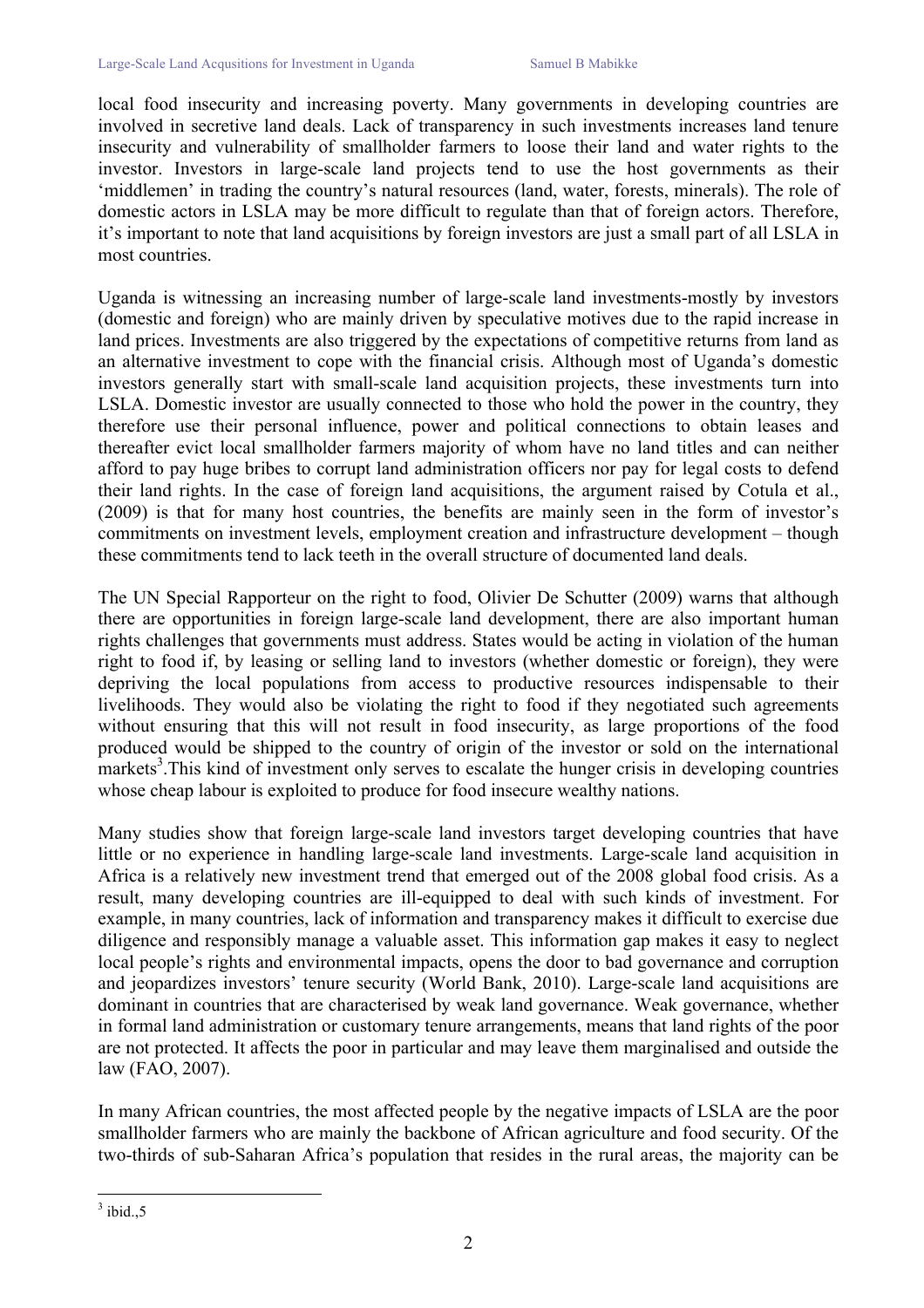considered as smallholder farmers. Their importance derives from their prevalence, their role in agricultural and economic development and the concentration of poverty in rural areas (FAO, 2004). Majority of the rural poor smallholder farmers can not compete favourable with large-scale agro-investors. In most cases, smallholder farmers have been absorbed by large-scale investors in disguise of creating employment while capitalising on cheap labour from developing countries.

Uganda like many other developing countries where no strict minimum wage policies exist, largescale foreign investors use such weaknesses to exploit the rural poor especially women and youth. Most rural farmers who abandon their farmlands to seek 'better employment' only end up becoming slaves to exploitative investors. Governments should not think about fighting the hunger crisis without boosting smallholder farming which employs majority of the rural poor. The World Bank warns that if such land acquisitions go ahead, as is happening already, governments should protect the interests of locals, especially smallholders and secondary landholders who depend on the land for a living. That's because measures such as improving smallholder productivity  $$ combined with technology investment, infrastructure and new markets – will prove critical to food security and rural poverty reduction<sup>ii</sup>.

### **1.1 Land in Uganda's Development Context**

Land both as property and a resource is by far been the most important asset in Africa. It occupies a central place in the cultural, political, economic and social organisation of many nations. In Uganda, land is the single greatest resource for which a large majority of the population derives its livelihoods – because of the importance attached to land in all communities, conflicting interests in this resource are unavoidable (Mabikke, 2011). Land is more than just an asset, for many people, land is closely linked to individual and community identity, history and culture, as well as being a source of livelihoods and for many poor people, land is their only form of social security and because of its importance, land holds multiple direct and indirect interests (Figure 1).



**Figure 1: Conflicting Interests in Land**

land as an additional asset in a broader portfolio (cited in HLPE, 2011).

The complexity of the multiple interests in land makes this resource extremely vulnerable. Okoth-Ogendo**iii** (2006) tries to explains how land in Africa still remains a multiplex phenomenon, land is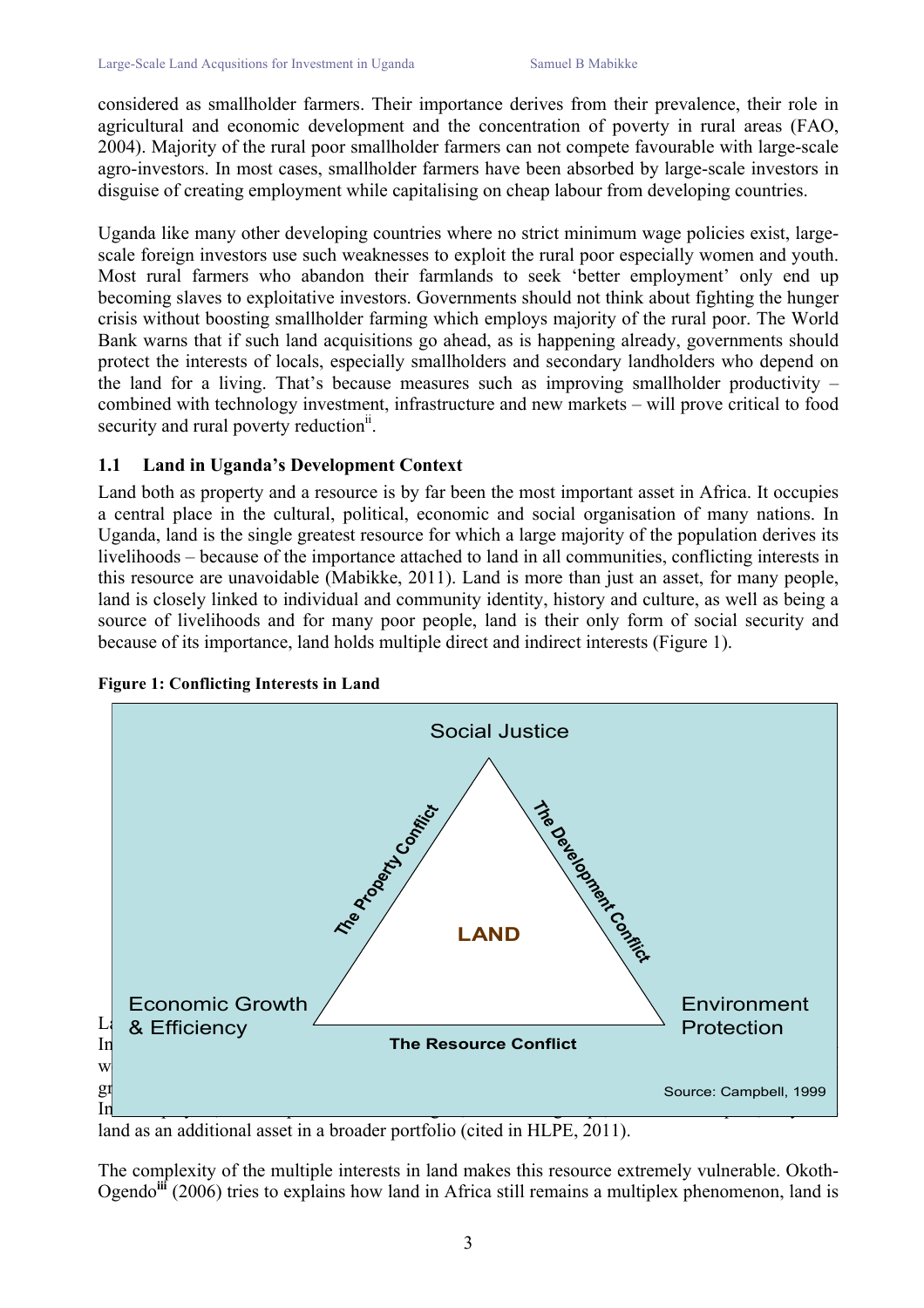a social, cultural and ontological resource; it is an important factor in the construction of social identity, the organisation of religious life and the production and reproduction of culture. From an ecological perspective, land supports more than just human livelihoods; on it depends all biotic matter, hence the sustenance of terrestrial life as we know it. From a political perspective, Professor Okoth-Ogendo describes land as a political resource which defines power relations between and among individuals, families and communities under established systems of governance. In the context of Uganda's development, land is the most important factor of production from which all agricultural production processes are based.Uganda is basically an agricultural country and therefore land is the single greatest resource for which a large majority of the population derives its livelihoods. Although the contribution of agriculture to the total GDP has been declining over the years, the sector has continued to dominate the Ugandan economy. It contributed approximately 21% of the total Gross Domestic Product (GDP) in 2009 at current prices and 90% to the total export earnings. Agriculture also provides approximately 80% of the employment and most industries and services in the country are dependent on this sector. Further, about 85% of the population lives in the rural areas where they derive their livelihood from the agricultural sector (UBOS, 2010). Over 85% of Uganda's agriculture is dominated by smallholder farmers who produce most of the crops and livestock products. Smallholder farmers are engaged in low input- low out put production systems that are characterised by hand-held tools, lack of access to markets, credit and technology.

Salami et al, (2010) points out that smallholder operation occur in farming systems with the family as the centre of planning, decision-making and implementation, operating within a network of relations at the community level. Poverty deeply remains entrenched among Uganda's smallholder famers. Although the Government of Uganda (GoU) has allocated a big expenditure on poverty eradication, some sectors like education (and primary education in particular) have become over funded with donor aid while other equally critical areas such as agriculture and rural small-scale industry have not been similarly privileged (Gariyo, 2002) and as a result, the share of agriculture, forestry and fishing in total GDP at 2002 constant prices continued to decline from 15.1% in 2008/09 to 14.6% in 2009/10 in line with recent trends in structural transformation of the economy (MFPED, 2010). This negative trend has put Uganda in a more food insecure position which partly explains the cause of the food crisis currently being experienced in the country. The figure below shows the sectoral composition of GDP in Uganda between 2004 and 2010. Figure 2 shows a declining trend in the agricultural sector while growth has been registered in the services and industry. However most industries in Uganda are agro-based, which still makes the agricultural sector the major source of raw materials for production.

In order to address the declining agricultural trend, the position of the GoU (and the President in particular) has been promotion of large scale commercial agriculture and agro-investors to boost production, promote value addition and minimise post harvest loses. While this solution is good for the rich agro-investors who have now woken up for large-scale land acquisitions, the livelihood of smallholder farmers who constitute the majority of Uganda's population remains at stake.

#### **Figure 2: Sectoral Composition of GDP (%)**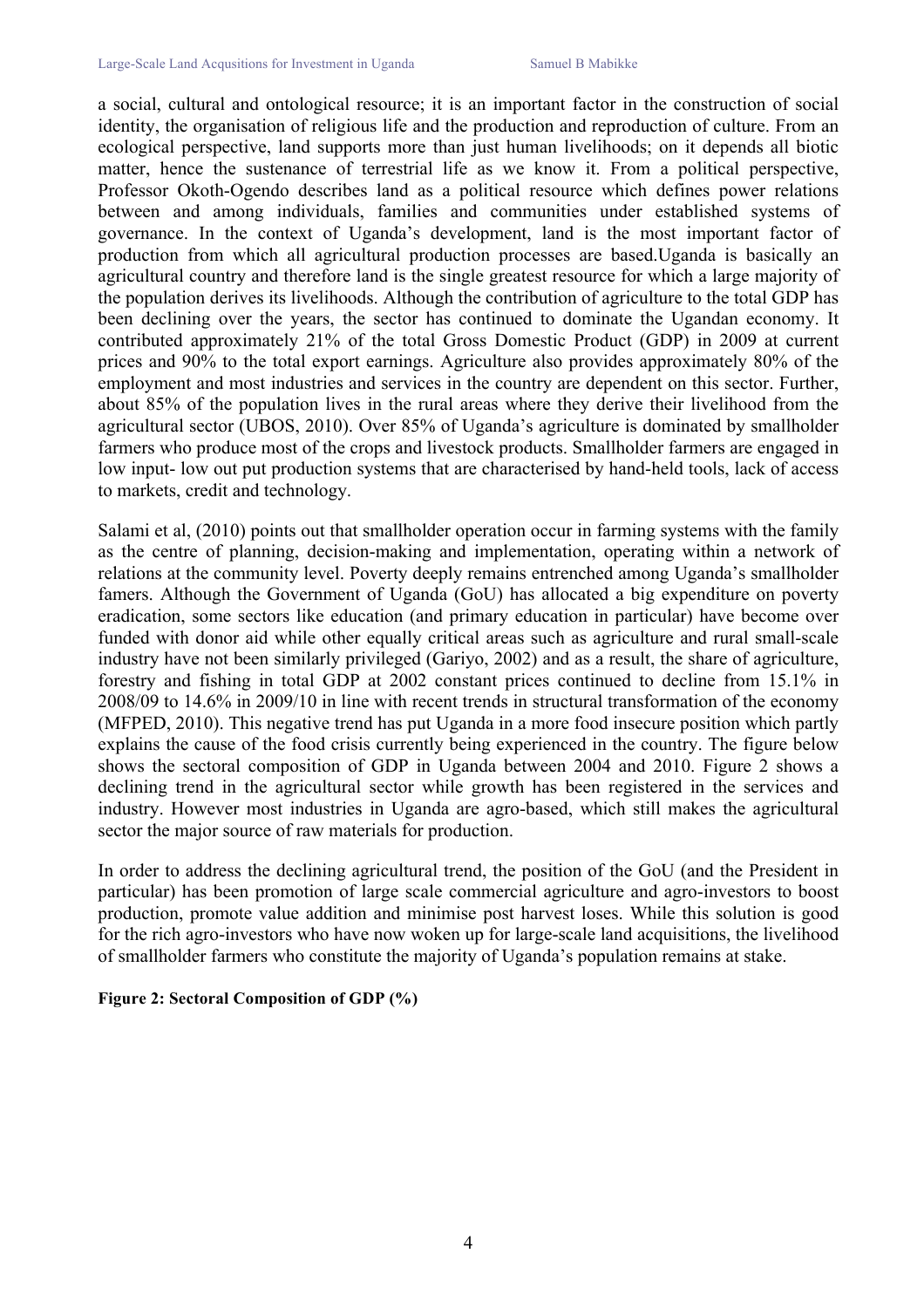

Source: Uganda Bureau of Statistics and MFPED

Transformation to commercial agricultural production requires significant capital outlays which many farmers are ill equipped to provide. Moreover, the existing banking system does not provide for facilities to support agricultural investment because of the high costs of administering these loans, coupled with the difficulty banks have in managing the risks involved. Insurance against crop failure is currently lacking, though some initial moves in this direction are now being taken (GoU, 2010). The high costs and limited availability of farm inputs like hybrid seeds, fertilizers, pastures and veterinary costs, exotic animals, irrigation equipment, tractors, post harvest technology, herbicides, among others<sup>4</sup> are responsible for the declining agricultural yields among smallholder farmers of Uganda.

Of recent, Uganda is facing a number of itching socio-economic problems ranging from rising food and sugar prices, increasing fuel prices and a sudden rise in inflation to double digits that has never been seen in the country in the last two decades. While presenting the 2011/2012 Budget, the Minister of Finance Hon. Maria Kiwanuka noted that the general price level of all items in Uganda increased by 16.1% per annum in May 2011. Food crop prices registered the greatest increase recorded at 44.1% over the same period while prices for Electricity, Fuel and Utilities (EFU) items increased by 9.1% over the same period. This economic crisis resulted into a cycle of workers' strikes and demonstrations – termed as "industrial action" by university staffs and teachers in search for salary increase to cope with the economic crisis. The position of Uganda's President to resuscitate the economy from this crisis has resurrected his 2007 attempts of giving large chunks of land in Mabira Tropical Forest Reserve to Mehta Group to grow more sugarcane and increase sugar production.

Similar aggressive approaches have been orchestrated by the President and a section of politicians to grant Madhvani over 40,000ha of land for sugar growing in Amuru district. According to agents of 'development', attracting large-scale agro-investors is seen as the best solution to boost Uganda's economy. The Government will therefore continue to pursue outward-oriented policies that encourage foreign investments and exports with high value addition, as well as pursuing sound macroeconomic policy and management. Issues that are being raised contrary to this decision involve the unclear agreements purportedly fronted by investors to acquire large-scale chunks of land in which the government takes on the role of the 'middleman'. For instance, in the case of

 $<sup>4</sup>$  Ibid, p.82</sup>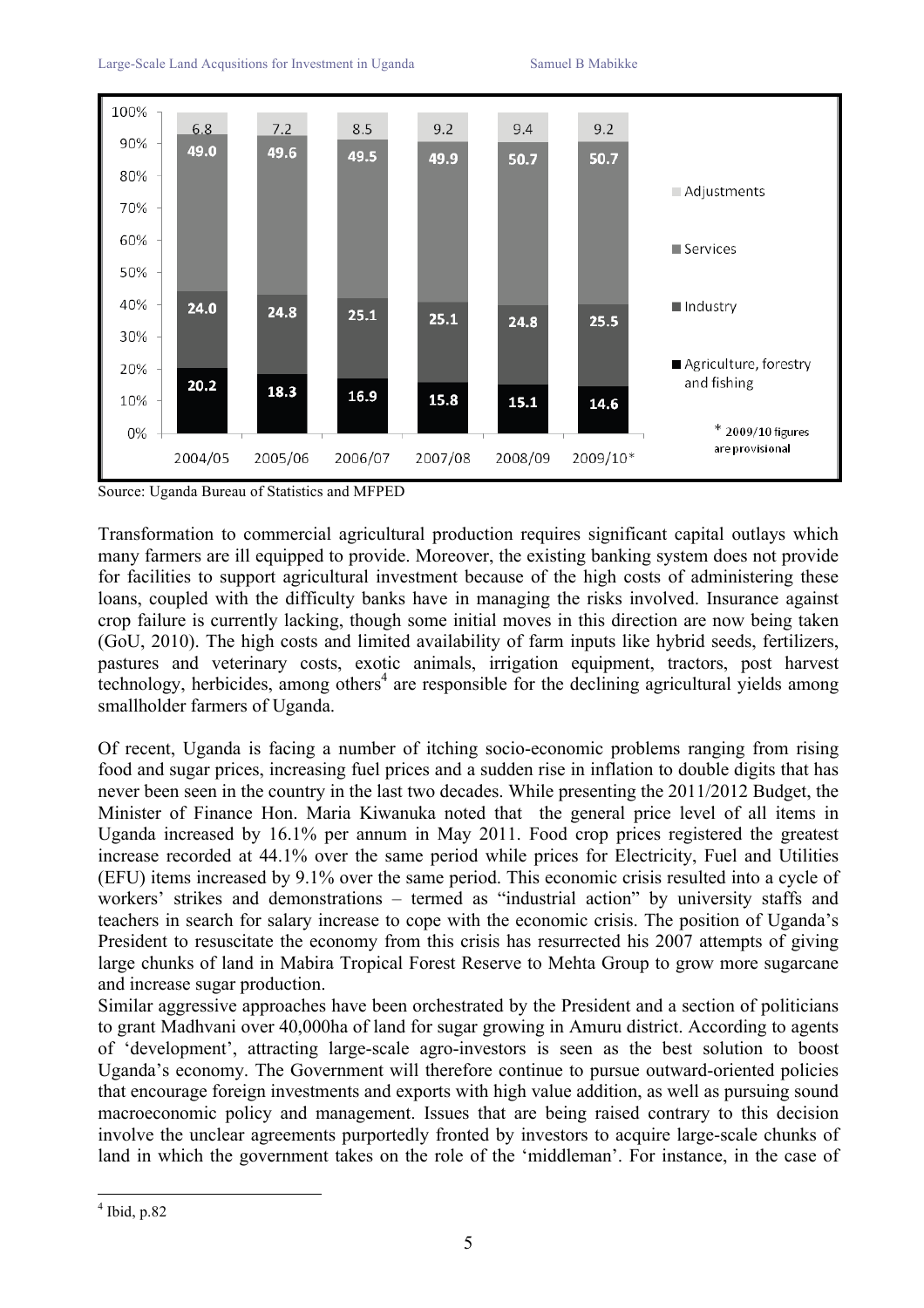Madhvani's bid to acquire land for sugarcane plantation, he intends to lease a small portion of land to about 1,000 smallholder farmers (out-growers), who in turn will pay unspecified rents / fees on the piece of land leased to them by the 'investor'. In all these deals, it is not clear to many decision makers how such investment will benefit the rural smallholder farmers.

A related question is the extent to which fees may be periodically revised. A government official from Uganda reported that, while rent is not likely to be increased in 49-year leases, it is renegotiated (i.e. increased) every 10 years in 99-year leases (Cotula et al., 2009:80). It is upon these unclear motives that the decision of Uganda's president to give Mehta Group free land was vividly rejected by many people including, traditional and religious leaders, opposition politicians and also members of the ruling party – the National Resistance Movement (NRM). Despite the resistance, the decision still stands while the motivations behind it remain fuzzy. This has continued to raise several questions like why is Uganda becoming a major target for large-scale land acquisitions? What drivers are behind such foreign land acquisitions and what benefits do Ugandan smallholder famers stand to gain from such kind of investment deals?

## **2 TARGET COUNTRIES FOR LARGE SCALE INVESTMENTS**

The recipient, or host, countries of the investment are often poor developing countries actively trying to attract investors because they see the land deals as an opportunity to get funds for the development of agriculture or infrastructure (GLP 2010). Investors target developing countries that are characterised by weak land and water governance and/or where the implementation of land policies is rather feeble. These countries are assumed to have abundant natural resources, countries with many smallholder farmers and where foreign investment regulations are weak and easily be manipulated. Investors target countries with a low level of legal certainty and where democracy has not yet taken a firm hold.





Other factors that influence investment include geographic proximity and climatic conditions for preferred staple crops and countries where production and labour costs are much lower. Uganda exhibits many characteristics of weak governance. Corruption is a common factor in governance problems. Land agencies in Uganda are particularly vulnerable to corruption and other practices of weak land governance especially when the conflict involves powerful versus weak individuals. Those who have the money, status and connections or are feared because they have guns are likely to interfere the decision making in the land institutions. For instance in cases when district officials

Source: Own drawing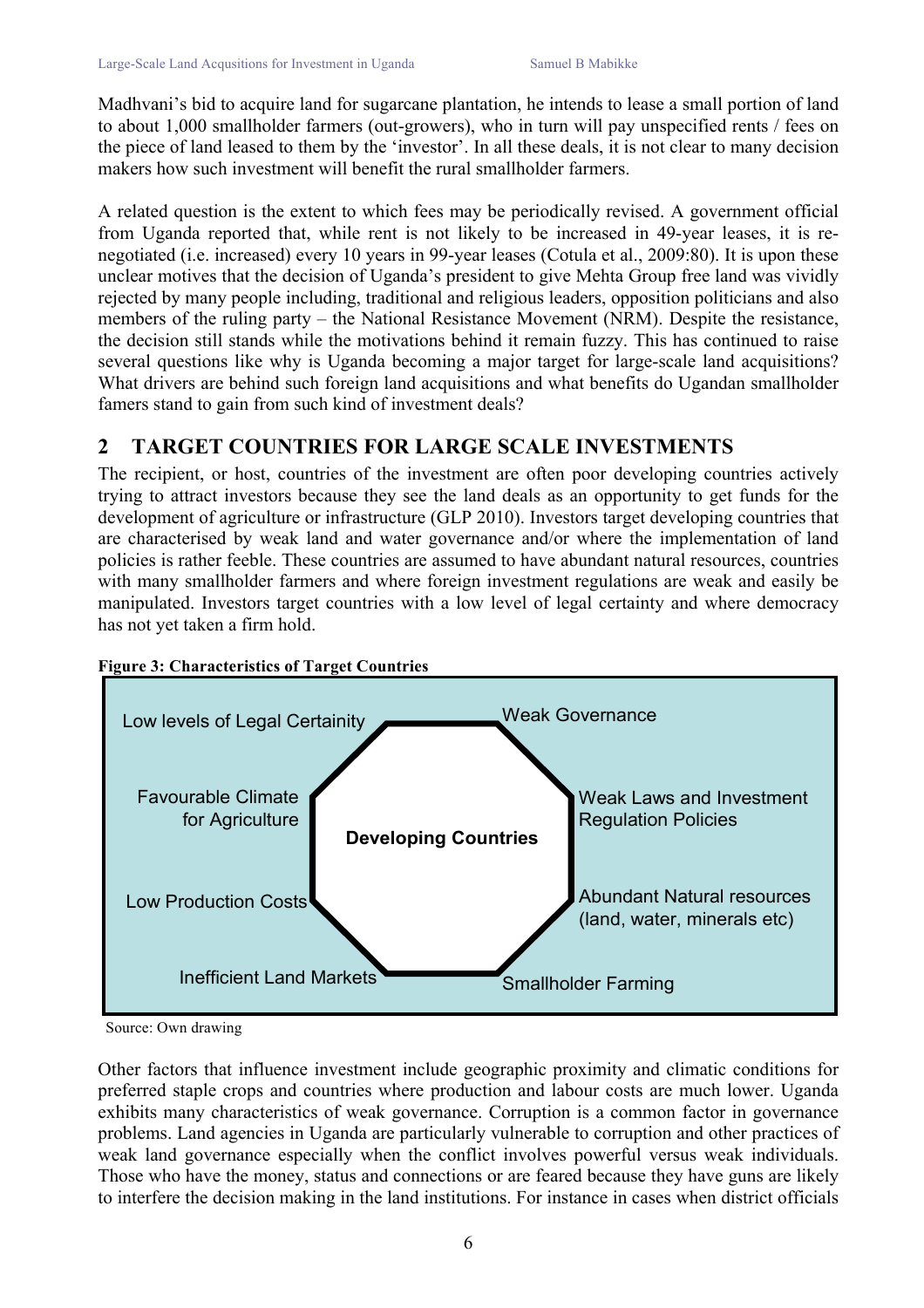grant themselves leases on other people's land, or when the powerful politicians, government official or army officers expropriate large areas of land. Despite the existence of legally recognised land administration structures in Uganda, the structures are used to serve the interest of those in control for instance, illegal transfer of state lands and common lands into the private possessions of those in control or their allies. Weak land governance results into unjust compensation for those whose land is expropriated for eminent domain (Mabikke, 2011).

# **3 WHY UGANDA IS A MAJOR TARGET**

Uganda is a major target of agro-investors from Europe, the Gulf States and other Asian countries. The interests of these investors are mainly spurred by concerns of food insecurity in their countries of origin as well as the expanding markets for bio-fuels. Also the current Global Financial Crisis (GFC) has increased their fears and prompted them to embrace massive investment in land development, normally seen as "the safest investment in developing countries". Many investments requiring access to land on a large-scale focus on those areas commonly considered by outsiders as 'empty' or 'marginal'. In reality, there are few areas truly 'unoccupied' or 'unclaimed', and that frequently land classified as such is in fact subject to long-standing rights of use, access and management based on custom (FAO, IFAD, UNCTAD and the World Bank, 2010). This partly explains the increasing rush for LSLA in Uganda especially in post conflict areas like the north which are just recovering from an over two decades armed conflict. For many investors, Uganda is an attractive destination because of different reasons;

## **3.1.1 Access to Regional and Foreign Markets**

According to the Uganda Investment Authority (UIA), Uganda enjoys a unique location at the heart of Sub-Saharan Africa giving it a commanding base for regional trade and investment. Its strategic location as the gateway to the great lakes region guarantees access to the Common Market for Eastern and Southern African States (COMESA), a region with a market of over 400 million people in 19 member states. Uganda is also a member of the East African Community (EAC) comprising of Burundi, Rwanda, Uganda, Kenya and Tanzania with a combined population of over 125 million people. Uganda's products have duty and quota free access into the US market under the provisions of the Africa Growth and Opportunity Act (AGOA). Under the Generalized System of Preference (GSP) Uganda is entitled to preferential duty treatment in the European Union markets. The country also has bilateral trade and promotion arrangements with the United Kingdom, South Africa, Kenya, Italy, Tanzania and many other countries. This huge market potential attracts many investors to Uganda.

### **3.1.2 Liberalisation of the Ugandan Economy**

Most foreign large-scale agro-investors target countries that have freely opened their economies for investment. The 2009 Index of Economic Freedom ranked Uganda the  $4<sup>th</sup>$  freest economy of 46 countries in Sub-Saharan African. All sectors of Uganda's economy are fully liberalised for investment and marketing. The economy is open to foreign investors with no restrictions on remittance of dividends. There is free inflow and outflow of capital. Furthermore, Uganda allows 100% foreign ownership of the investment. Foreign investors are allowed investing in the country as long as they have the capital. The GoU has a lot of interest in having foreigners investor in the country as this creates jobs, widens the tax base and increases consumer goods and services in the country.

## **3.1.3 Strong Natural Resources for Agricultural Production, Mining and Tourism**

Uganda enjoys abundant rainfall which is evenly spread in two seasons, the rich loamy soils and favourable temperatures enhance productivity of the land to support the cultivation of a variety of both food and cash crops. According to UIA (2011), Uganda is among the leading producers of coffee and bananas in the whole world. The country is also a major producer of tea, cotton (including organic cotton), tobacco, cereals, oilseeds (simsim, soya, sunflower, etc), fresh and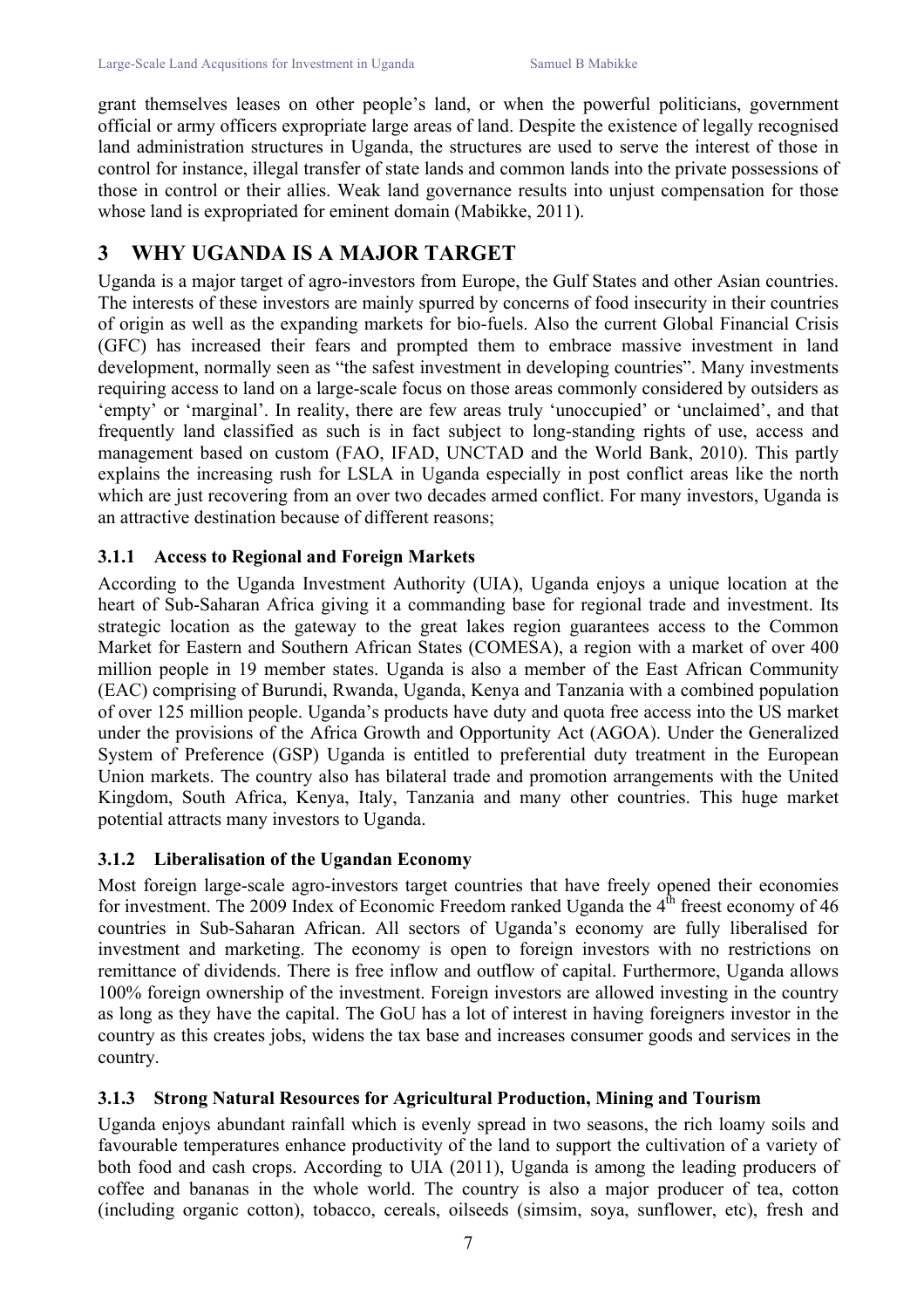preserved fruit, vegetables and nuts, essential oils, orchids, flowers and sericulture (silk)<sup>iv</sup>. Uganda has large under-exploited mineral deposits of gold, oil, high grade tin, tungsten/wolfram, salt, beryllium, cobalt, kaolin, iron-ore, glass sand, vermiculite and phosphates (fertiliser). The discovery of oil in the Lake Albert region has enhanced the sector's "*joie de vivre*". There are also significant quantities of clay and gypsum. Uganda provides special incentives to the mining sector with some capital expenditures being written off in full.

### **3.1.4 Low Cost Labour**

Uganda's cheap labour is one of the major attractions for foreign investors. Uganda presently produces over 15,000 University graduates per year many of whom remain unemployed for along period of time. It is estimated that the current job market can only absorb 20% of the youth. The 2006 Demographic Health Survey shows that among women who are currently employed 75% are engaged in agriculture and 25% are involved in non-agricultural activities. The percentages for men are 68% and 32%, respectively (UBOS, 2006). Despite several laws and policies against gender discrimination, women in Uganda still experience unequal access and control over important productive resources like land. This limits their ability to move beyond smallholder (subsistence) farming. They therefore remain a huge source of cheap labour to work in large-scale sugar, tea and oil palm plantations.

### **3.1.5 Investment Incentives in Uganda**

In a bid to attract more Foreign Direct Investments (FDI), Uganda has revised its investment policies to offer a variety of incentives to investors. This is partly as a result of the Global Financial Crisis that led to a reduction in FDI in developing countries. The Government has been implementing measures to address the barriers to investment through the Competitive and Investment Climate Strategy. According to the UIA, some of the investment incentives in Uganda include;

- 1. Investment Capital Allowances: This includes a 50-75% reduction on initial capital allowance on plant and machinery, 100% allowances on mineral exploration, scientific research and training expenditure among others.
- 2. On top of enjoying Duty and Tax free import of plant and machinery, investors and expatriates coming to Uganda enjoy first arrival privileges in the form of duty exemptions for personal effects and motor vehicle (previously owned for at least 12 months).
- 3. Investors have guaranteed repatriation of profits and dividends in addition to having up to 100% foreign ownership of investments in the country.
- 4. Start-up costs are amortized over a period of four years, at 25% a year, among others.

However, evidence shows that tax incentives are generally not sufficient to attract major flows of investment. Mauritius, Costa Rica, Ireland and Malaysia are examples of successful countries attracting investment that offer many advantages to investors other than tax breaks, such as stable economic and political conditions, a well educated labour force, good infrastructure, open trade for exporters, dependable rule of law, and effective investment promotion systems (OECD, 2007). The assumption that any FDI is intrinsically good for Uganda's economy needs to be given some fresh thoughts to save the country from the negative impacts of FDI in land.

## **4 DRIVERS OF FOREIGN LARGE-SCALE LAND ACQUISITIONS**

The triggers of LSLA are complex and varied but certain common factors have emerged. First, the price volatility in the global food market has led certain food insecure countries to realise the precariousness of their situation. Some have turned to FDI in farmland to secure adequate food supplies for their domestic population<sup>v</sup>. Since the outbreak of the 2008 Global Financial Crisis, LSLA of farmland in Africa, Latin America, Central Asia and Southeast Asia have made headlines in a flurry of media reports across the world.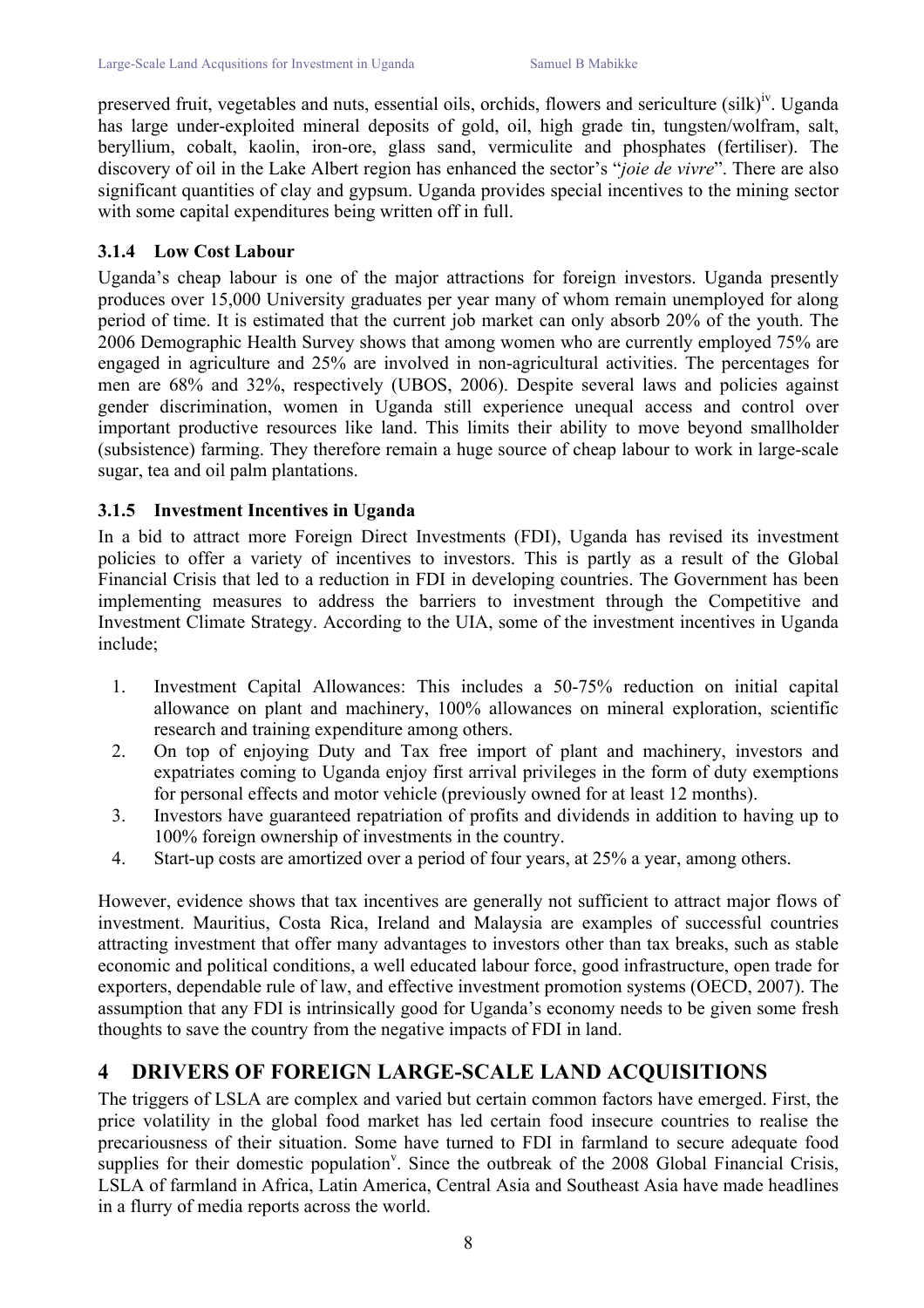Land - that only a short time ago seemed of little outside interest is now sought by international investors to the tune of hundreds of thousands of hectares. Governments concerned about stability of food supplies are promoting acquisition of farmland in foreign countries as an alternative to purchasing food from international markets. Recipient countries, welcoming the new wave of foreign investment, are implementing policy and legislative reforms to attract investors (Cotula et al., 2009). Similarly, investors countries of origin tend to offer a number of incentives to promote foreign investments which are in the interest of their national development strategies. There are multiple drivers (both domestic and foreign) that have triggered many LSLA. A number of drivers are closely interrelated but overall, the central attraction of foreign investments is the incentives offered by both home and host countries of investors targeting LSLA in Africa.



#### **Figure 4: Major Drivers of Large-Scale Land Acquisitions**

## **4.3 Domestic Drivers of Large-Scale Land Acquisitions**

Both foreign and domestic investors need land to conduct their business operations and be productive. Investors get land either from government, through some state agency, or from private companies or individuals. The legal status of land transferred to investors varies across Africa, Asia and Latin America. In Africa, although state ownership dominates the formal legal status of land allocated to investors, in practice this land is often the object of a patchwork of claims, representing customary interests and uses (HLPE, 2011). A number of drivers are behind domestic LSLA in Uganda;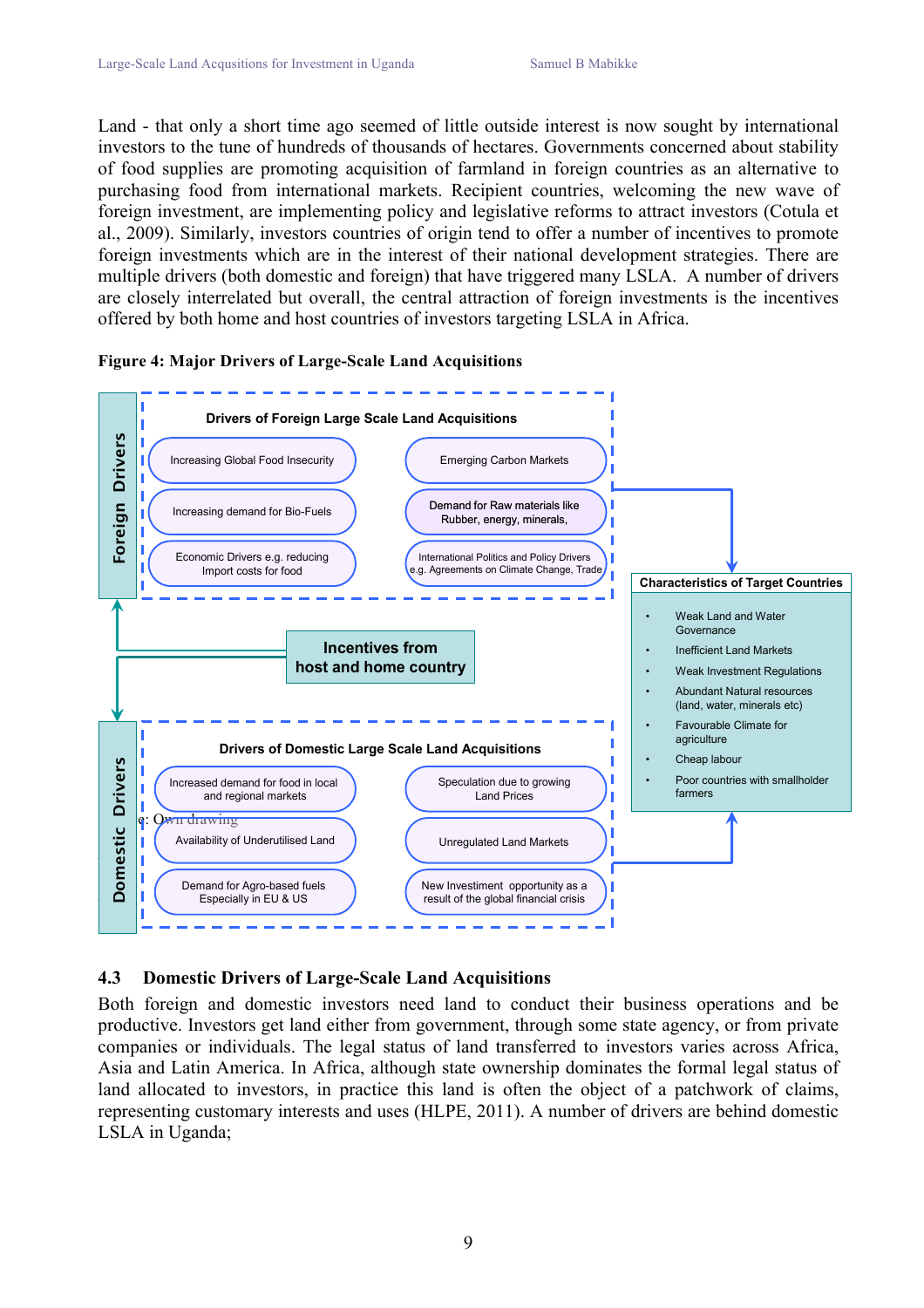#### **4.3.1 The increased Demand for Food in National and Regional Markets**

Since the beginning of 2011, the price of food crops in Uganda has begun to rise dramatically reaching an annualised inflation rate of 42% in July. A change of such magnitude has clearly had large welfare and distributional consequences which are of great concern to policy makers. Additionally, the level and volatility of food prices have important implications for the incentives to innovate and invest in the agricultural sector and the extent of commercialisation. Agricultural productivity and market orientation in turn has implications for the development of the wider economy while changes in relative prices, particularly between the tradable and non-tradable sectors, are likely to have important consequences in terms of structural economic change (MFPED, 2011).

Although Uganda has limited participation in international food trade<sup>5</sup>, domestic food inflation is expected to continue as regional demand for food in immerging regional markets like Southern Sudan, Rwanda, Congo and Kenya increase. Uganda has experienced highly volatile food prices over recent years, with periods of rapid inflation between early 2008 and late 2009, and from the beginning of 2011 to date.



**Figure 5: Consumer Price Inflation in Uganda**

Source: Uganda Bureau of Statistics

These trends are likely driven by both domestic and international developments; the food price spikes in Uganda have mirrored those in global markets, but with a significant lag. This is probably because the impact of global prices is secondary, operating through increased regional demand for Uganda's crops, particularly maize (Benson et al, 2008). This trend has resulted into an increase in domestic large-scale land acquisitions in order to meet the increased regional demand for food. Domestic investors in land have high expectation of returns from agroinvestment since the entire East African region is faced food shortages.

## **4.3.2 The devastating Impact of the Global Financial Crisis**

The global downturn negatively influenced investments in Uganda. Foreign Direct Investment (FDI) dropped from 5.3% of GDP in 2007/2008 to 4.6% GDP in 2008/09 and further remained

 $5$  Over half of agricultural GDP is accounted for by food crops, which are produced primarily for consumption within the household; over 40% of agricultural GDP is not monetised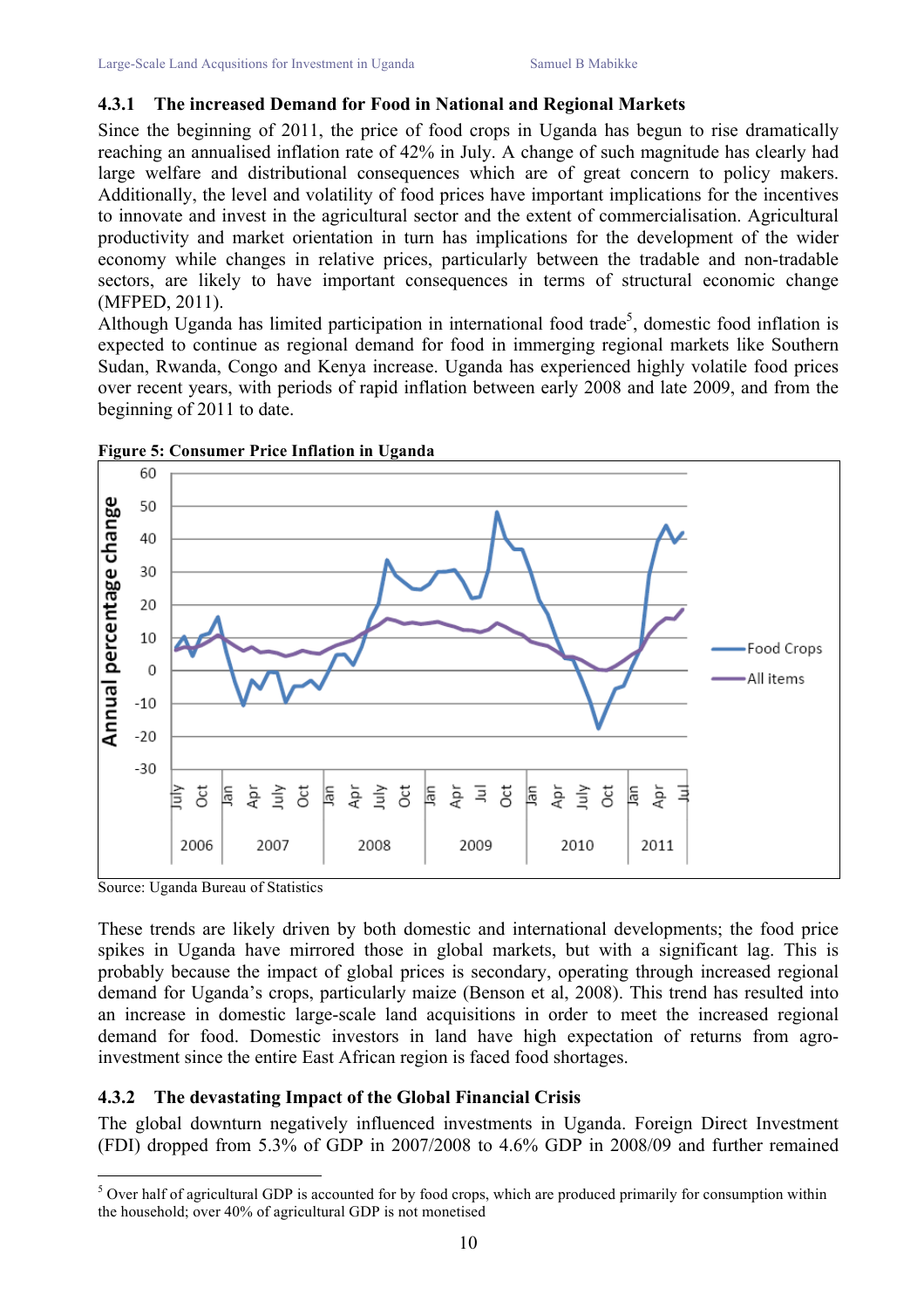slow in 2009/2010 (GoU 2010). The devastating impact of the Global Financial Crisis (GFC) generally affected all countries of the East African Community. As a result, most governments have tried to improve the regulatory frameworks for Foreign Direct Investments (FDI). In Uganda, the adverse effects of the GFC manifested themselves through trade, private capital inflows, remittances and Aid. The effect of the GFC equally affected many domestic private investments in Uganda. The country has already registered job losses linked to the GFC (through business closure e.g.  $GTV<sup>vi</sup>$ , closure of some fish processing farms etc). As a result, many private investors have turned towards large-scale land acquisition as an alternative investment forecasted to bring competitive returns.

### **4.3.3 Speculation due to Growing Land Prices**

Due to the increasing demand for land for investment, land prices have rapidly shot up in the last decade. Demand is expected to increase as speculators buy land in expectation of benefits from the growing prices. The impacts of the GFC on many private investments triggered land speculators to acquire large tracts of land – sometimes just left bare as they wait for the right time to develop or re-sale them at a bigger profit. Espeland (2006) shows that land grabbing and land speculation is on the rise in some parts of the country, including in the oil regions in western Uganda. Acquiring land is currently seen as one of the safest investments in Uganda especially among the elites and Ugandans living in the Diaspora. These elites sometimes act as the middle men to foreign investors in identifying and allocating investors land for large-scale investments. Many media reports have shown domestic speculators involved in land grabbing in Uganda.

In order to reduce speculation, the GoU has proposed levying a land tax on all idle land; however the implementation of this proposal is more of a dream than a reality. Arguments advanced by speculators that peasants should not be taxed for idle land seem baseless as in reality, the peasants do not have idle land, it's the rich elites who hoard land in speculation of gaining from the growing prices. Many politically motivated speculators have strong powers and influence to oppose any land taxation policy. These rich speculators deliberately hoard land to cause artificial shortages of land for investment and production. If such a decision to tax idle land is robustly implemented in Uganda, it would eliminate incentives for land speculation and hoarding and stabilise land prices, keeping land accessible and affordable to those who need it.

## **4.3.4 Availability of Underutilised Land in Uganda**

Some enthusiastic advocates of "development" argue that large-scale land investments are the fastest way of reducing poverty especially in rural areas in Uganda commonly regarded as 'abundant, idle, and unused' land to be exploited. In reality, there is no such land to prove this assumption. Taylor and Bending (2009) confirm that it is a myth often driven by host governments, such as those of Mozambique, Tanzania and Indonesia, who have attempted to quantify such land available within their boarders in an effort to attract investors. Taylor and Bending justify that this myth has, however, been challenged in all empirical studies of the phenomenon, noting that all usable land is very likely to be already occupied or used by local communities in a variety of ways important to livelihoods and food security, if not cultural identity. In particular, local populations who use the land for non-arable uses such as pastoralism or hunting and gathering are liable to be ignored. In addition to direct local usage, the ecosystem services provided by such lands to the wider population appear often to have been ignored $6$ .

A report by WRI and Landesa (2010) showed that there is little, if any, land in Uganda, which is vacant, idle and unclaimed. WRI argues that because private investors need land to conduct their business but experience difficulties in securing land for their operations, the government is helping them to secure land. In recent years, the government has sought to allocate land in forest reserves

 $6$  ibid, p.7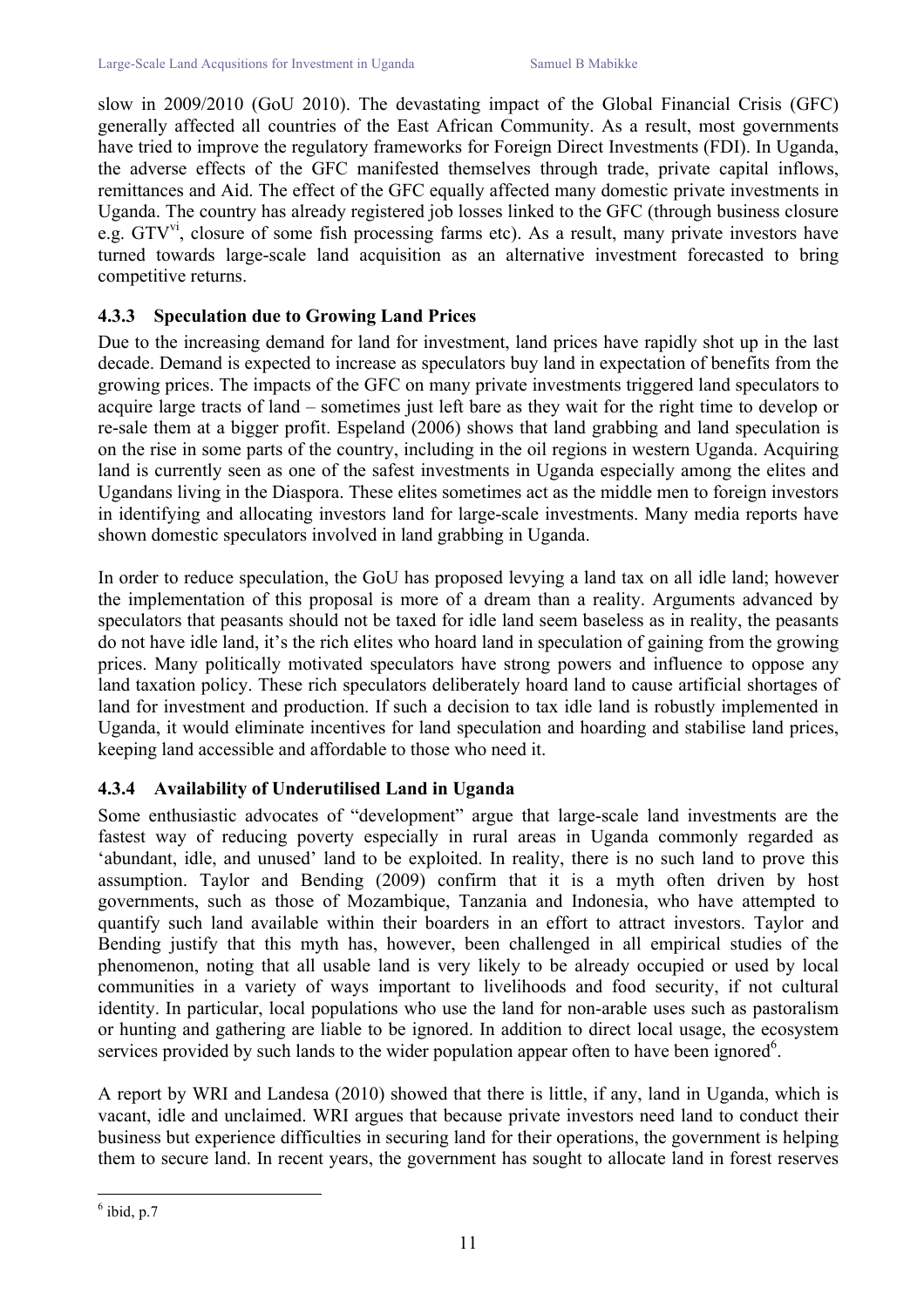and other protected areas for economic development purposes. In 2007, the government sought to degazette 7,100 hectares of the Mabira Forest Reserve for sugarcane production by the Sugar Corporation of Uganda. Local NGOs and activists, organised in a coalition, pressed the government not to pursue the degazettement. However, the argument to degazette Mabira Tropical Forest has been resurrected by the President of Uganda to grant part of the forest reserve to Metha Group for large-scale sugarcane production. Similarly, in 2003 after abandoning efforts to degazette the 13-sq km Butamira Forest Reserve, the government revoked or bought out the nearly 180 tree-planting permits to local farmers and communities (for fuel wood lots) and issued a 49 year permit to Kakira Sugar Works to grow sugarcane.

The government's argument in support for sugarcane production is principally to reduce sugar imports and promote economic growth in Uganda. However, its assumption is that such idle and unused land should be degazetted for investment. In 1997, 1,006 hectares of the Namanve Forest Reserve on the outskirts of Kampala were degazetted for industrial development. In 2000, 3,500 hectares from several forest reserves on the Bugala Islands in Lake Victoria were degazetted for palm oil plantations. In 2003, the government sought to degazette part of the Pian Upe Wildlife Reserve for fruit production and, in 2005, it sought to degazette part of the Kaiso-Tonyo Wildlife Reserve for a small oil refinery. The latter two efforts were not completed and the reserves remain intact (WRI and Landesa, 2010).

#### **4.3.5 Inefficient Land Markets in Uganda**

Land markets are managed according to national land policy. Apart from countries with little or no capacity for governance, most countries control where and how land markets work (Williamson et al, 2010).The operations of a land market hinge on an efficient land registry system that guarantees titles, provides accurate information, and is open to public scrutiny. Land markets by nature, are subject to imperfections and distortions caused by lack of effective regulation, poor land use planning, and under-capitalization. Land markets can lead to loss of rights for vulnerable groups through distress sales, the consequences of which is landlessness, as land flows into the hands of the rich (MLHUD, 2011).

Uganda's Land market infrastructure is inefficient, and does not offer equitable land market operations in support of the socio-economic and cultural needs of land users. The country does not have any cautionary controls to reduce accumulation of land in the hands of a few. It is the duty of the Government to regulate the operations in the land market under all tenure regimes<sup>7</sup>. Many governments enact controls to limit speculation, land uses etc. but the major challenge remains behind the implementation of these controls. Controls on foreign land ownership and investment, and ownership by corporations are also very common. From the land administration viewpoint, these controls tend to fail, either because their intended beneficiaries do not cooperate, and, in some cases, even oppose the controls, or because the government infrastructure supporting land market activities is inadequate to meet the regulatory challenges or is corrupt $8$ .

For instance, under the Uganda Investment Code Act, Section 10(2), "No foreign investor shall carry on the business of crop production, animal production or acquire or be granted or leased land for the purpose of crop production or animal production." According to the UIA, this provision contradicts the Constitution and Land Act and is due to be repealed. In practice, foreigners seek cabinet approval through the UIA for land to be used for agricultural or animal production purposes<sup>9</sup>. Efficient land markets require defined land tenure systems and titles. Given the fact that a bulk of Uganda's land is not titled (by 2003, only 12% if Uganda's land was titled), many smallholder farmers are at risk of facing eviction by large-scale agro investors in Uganda.

 $<sup>7</sup>$  Ibid, p.31</sup>

<sup>8</sup> Williamson et al *op. cit.*, p.145 <sup>9</sup> WRI & Landesa, *op. cit.*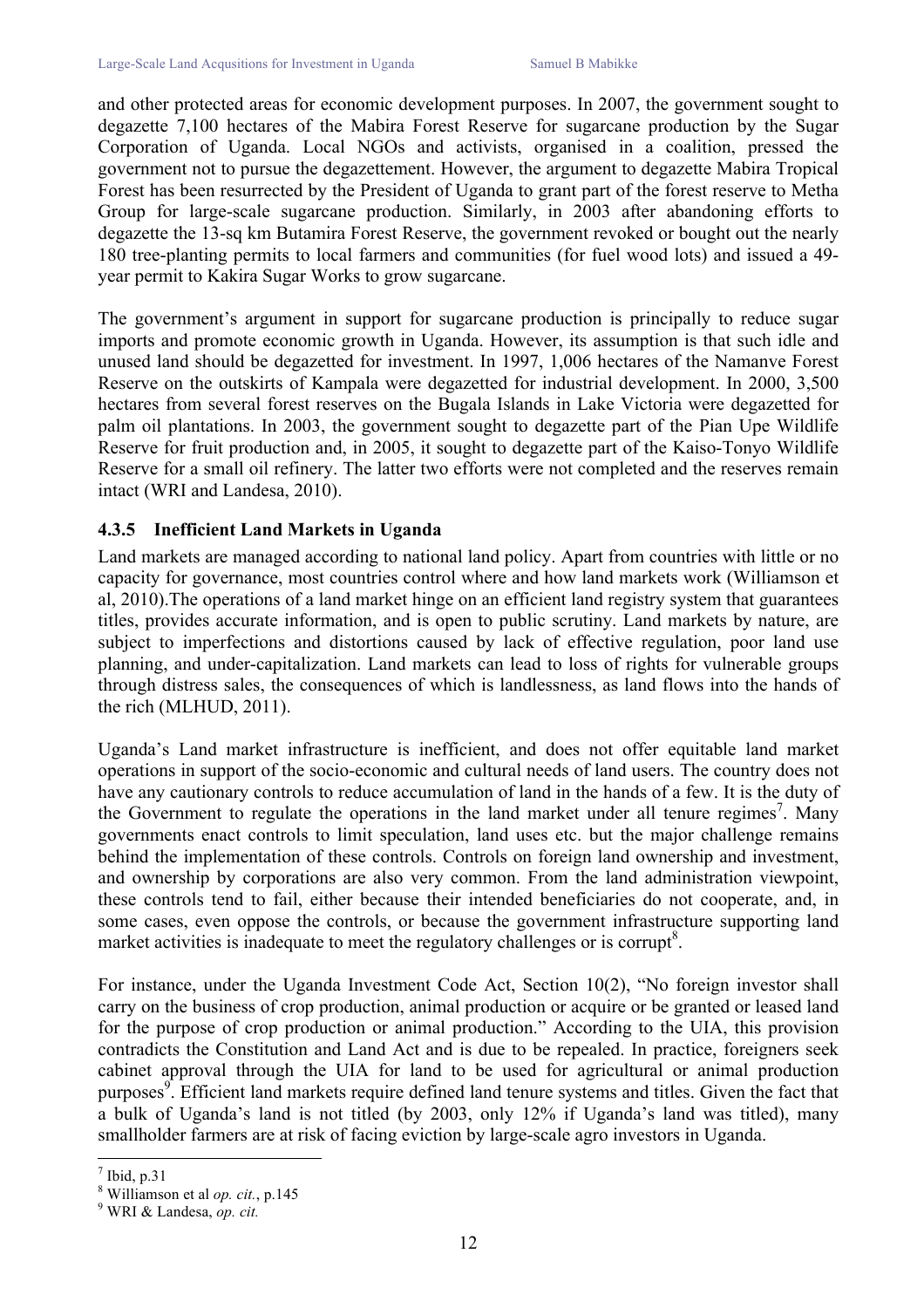In 2005 a UK-based New Forests Company (NFC) evicted more than 20,000 smallholder farmers after the company was granted a licence by the National Forestry Authority (Oxfam, 2011)<sup>vii</sup>. In Oxfam's view, NFC's operations highlight how the current system of international standards – designed to ensure that people are not adversely affected as a result of large-scale transfers of land use rights – does not work. The serious impacts of the operations on local villagers, as reported by them to Oxfam, raise particular concerns given that NFC operations are supported by international investment from institutions including the World Bank's private sector lending arm, the International Finance Corporation (IFC), as well as the European Investment Bank (EIB) and HSBC, all of which claim to uphold high social and environmental standards $10$ .

The examples given by Oxfam show how local the rights of people have been brutally violated by foreign companies like NFC. Such investors in LSLA usually have strong government support to acquire State resources like land, water, security and sometimes government funds in disguise of promoting investment. Due to their ability to use state security agencies like army and policy, some investors tend to use excess force and intimidation when evicting rural farmers. Oxfam (2011) confirms that NFC for example, used the army and police to deploy in Kiboga district to enforce evictions, and as a result many people were beaten during the process. Some villagers also say that casual labourers, whom they believe were employed by NFC, joined the police and army in burning homes, destroying crops and butchering livestock.

### **4.4 External Drivers of Large- Scale Land Acquisitions**

Foreign LSLA in Uganda stem from a number of external drivers including the global food insecurity and food inflation, increased demand for bio-fuels as an alternative to fossil fuels, foreign investments to reduce import costs for food, the need for securing carbon markets, raw materials among others. Foreign investors are attracted to countries with less hostile investment environment. The investors' countries of origin tend to create bilateral agreements with host countries to offer several incentives for investment. Among the factors that have triggered foreign LSLA in Uganda include;

### **4.4.1 Increasing Global Food Insecurity**

As global food prices continue to rise the rush for LSLA in developing countries has become one of the most desirable forms of investment to address the challenges posed by the increasing global food insecurity. The World Bank<sup>11</sup> shows that more than one-third of the countries in Eastern Europe and Central Asia had more than 10% food inflation in 2010. The World Bank's food price index which rose by 15% between October 2010 and January 2011 is 29% above its level a year earlier, and only 3% below its June 2008 peak. A breakdown of the index shows that the grain price index remains 16% below its peak mainly due to relatively stable rice prices, which are significantly lower than in 2008. The increase over the last quarter is driven largely by increases in the price of sugar (20%), fats and oils (22%), wheat (20%), and maize (12%). In India, food inflation stood at 18.3% in December partly due to the higher prices of fruits and vegetables, milk, meat, and fish. In China, similarly, food inflation was driven largely by vegetables. In the second half of 2010, prices of beans increased dramatically in Burundi (48%), Cameroon (43%), Kenya (38%), and Uganda (22%). The figure below shows two major global food commodity price bubbles in 2008 and 2011.

#### **Figure 6: Food Commodity Price Spikes since 2004**

 $10^{10}$  Ibid., p.15<br> $11$  World Bank (2011) Food Price Watch

http://www.worldbank.org/foodcrisis/food\_price\_watch\_report\_feb2011.html accessed 5th October 2011.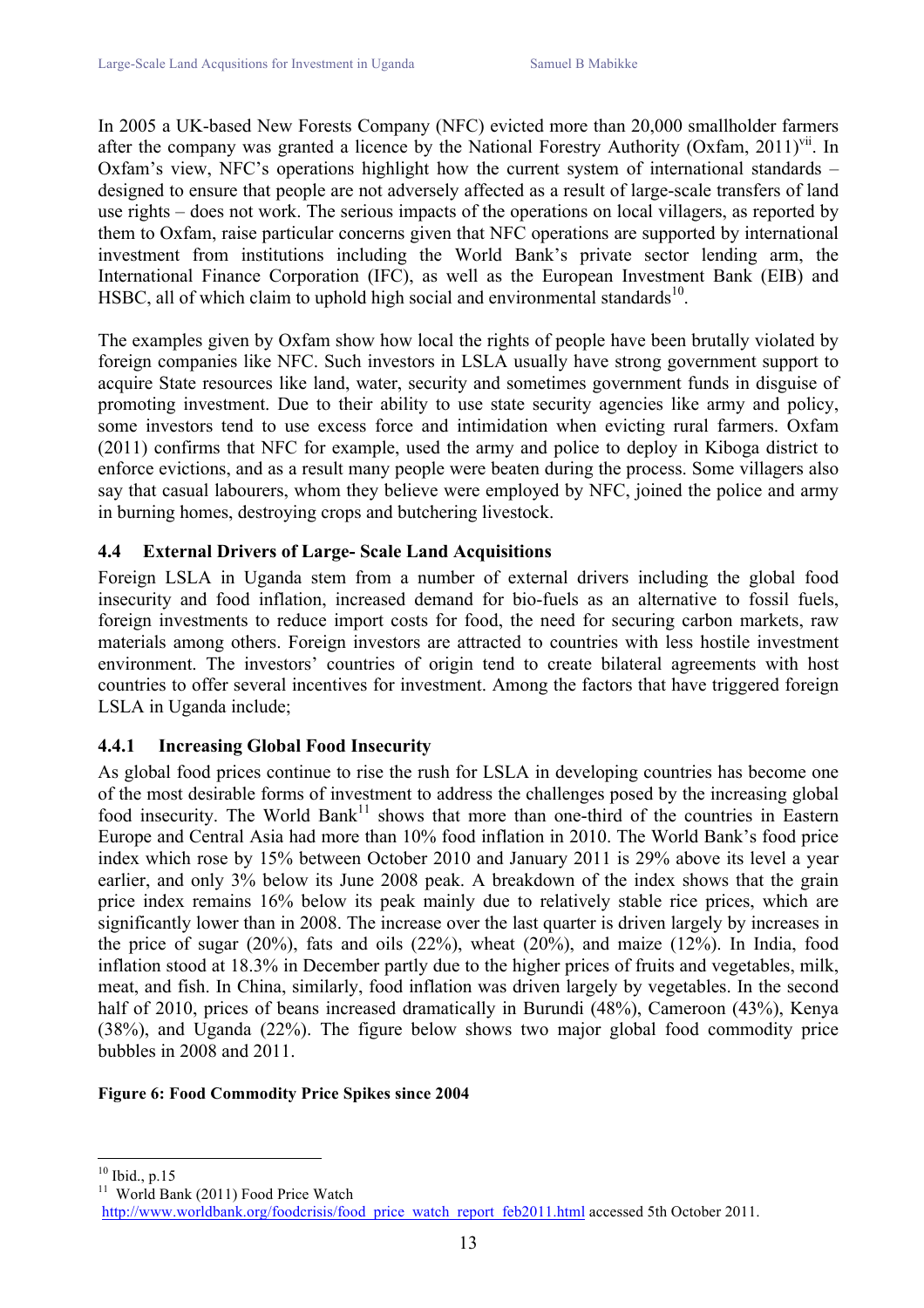

Source: World Bank.

In February 2011, the World Bank Food Price Index reached its 2008 peak, after rising by 47% since June 2010. In addition to higher prices, the variability of international grain prices (around its mean) doubled during the period between 2005 and 2010 relative to the period between 1990 and 2005, sugar price variability tripled, and rice variability is four times higher. All major agricultural outlooks (OECD-FAO, USDA, and the World Bank) forecast that at least until 2019 international food prices will remain above the prices in the previous decade, influenced by a complex interplay of different factors (World Bank 2011).

De Schutter (2009) explains that since the global food crisis of 2007-2008, markets for agricultural commodities were seen to be increasingly unstable and volatile, and therefore less reliable for netfood-importing countries, particularly following the decision by a number of large food exporting countries to ban exports or to raise export levies during the Spring of 2008. As a result, resourcepoor but cash-rich countries turned to LSLA or rent of land in order to achieve food security. This also led private investors, including large investment funds, to acquire land for merely speculative motives, because of the conviction that the price of arable land will continue to raise in the future. For countries purchasing or leasing land abroad in order to grow staple crops, this means increased food security, since they will be less dependent on the international markets to acquire the food they need to feed their populations<sup>12</sup>.

### **4.4.2 Increasing demand for Bio-Fuels**

Demand for bio-fuels has increased amid growing energy needs, rising oil costs, concerns about climate change, and the desire to boost farm incomes in developed countries. Scepticism about the environmental benefits has also increased, along with concerns about trade-offs with land tenure and food security in developing countries. One of the major unsatisfactorily answered questions is whether bio-energy can benefit agricultural growth, poor people, and the planet  $\mu$ <sup>un</sup>. The surging demand for bio-fuels has driven investors to target vast tracts of land in developing countries for bio-fuel production<sup>ix</sup>. The increased demand for land is largely a result of ambitious targets that certain oil-dependent countries have established for bio-fuel production and for increasing the proportion of bio-fuels used in land transport. For example, the United States Renewable Fuel Standard aims to increase ethanol use by 3.5 billion gallons between 2005 and 2012, and the European Union aims to increase the proportion of bio-fuels used in transport to  $10\%$  by  $2020$ . The United States Trade and Development Agency (USTDA) and GoU through the Ministry of Energy and Mineral Development signed a 572,000 dollar grant to analyse the potential for a biofuels market in Uganda. An important objective of the agreement is to advise the Ugandan

 $12$  ibid., p.5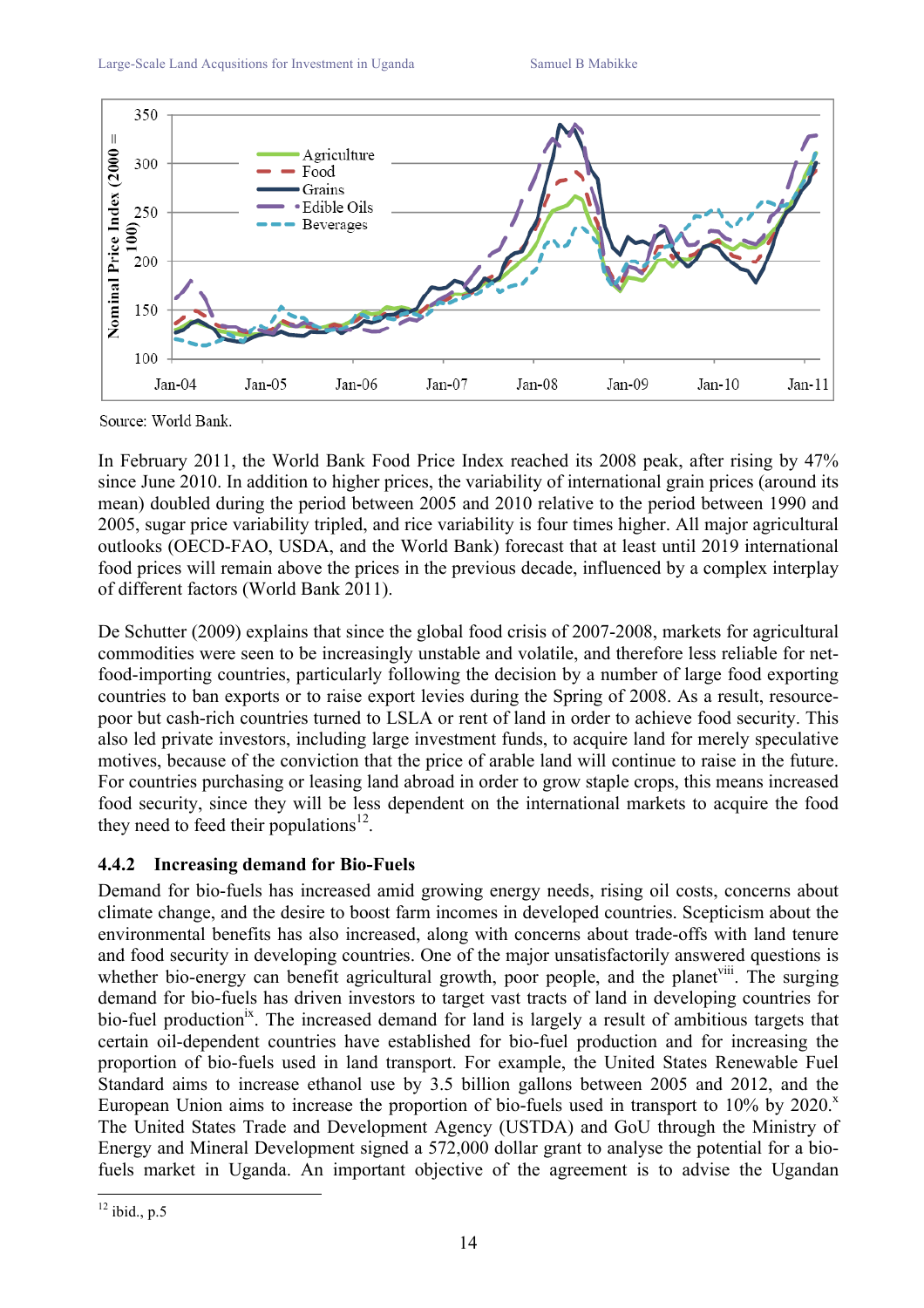government on how to mitigate the environmental and social impacts that may arise from the unregulated development on an indigenous bio-fuels sector. The two most serious risks are rainforest destruction and possible negative impacts on food supply and food prices<sup>xi</sup>.

The term "bio-fuel" refers to the range of fuels that are derived from some form of biomass. However, some reports on the subject differentiate between "agro-fuels" and "bio-fuels (CHRGJ, 2010).<sup>xii</sup> Bio-fuel production is booming in Uganda amidst problems of malnutrition and looming food insecurity, and environmental degradation. Meanwhile, controversy surrounds the sustainability of bio-fuels as source of bio-fuel in Uganda with proponents and opponents having convincing reasons. There is concern that bio-fuel feedstock production is likely to aggravate food insecurity and environmental degradation. Poor people are disproportionately vulnerable to the effects of food prices volatility because food dominates their spending. The rapid increase in demand for and production of bio-fuels, particularly bio-ethanol from maize, has affected the dynamics of grain markets and exports (Rural21, 2010). However, it is also apparent that bio-fuels can provide clean transportation fuel while contributing to rural poverty alleviation (NEMA, 2010). Not more than 6 years ago, large-scale oil palm plantations were introduced in Uganda under the plan to modernise agriculture and eradicate poverty.

Despite the good packaging of the oil palm plantation deals, LSLA for oil palm has faced resistance from the environmentalists as forests had to be cleared to establish the plantations, first on Ssese Islands in Lake Victoria. Though oil palm scores lowest as a threat to encroachment on gazetted areas and food availability, the few favourable sites are those grown within forests most of which are gazetted as reserves. With land scarcity and complex land tenure systems, most of the land (forest reserves) had to be offered by the government to investors $13$ . For instance, Guloba et al. (2008) revealed that the Madhvani group of companies has finalised plans to start a *jatropha curcas* project in Busoga to manufacture insecticides, oil etc. The projected demand for the biofuel currently stands at 100 million litres and is expected to grow to 187 million litres in 2012 and 220 million litres in 2022.

NEMA (2010) has warned that promotion of bio-fuel industry is likely to increase pressure on the gazetted areas and wetlands with consequent potential loss of bio-diversity increased demand for water. 60% of the arable land area good for crop production is equally good for *jatropha curcas*  production; 50% is equally good for sugarcane and 30% for Oil palm. *Jatropha curcas* and food crop cultivation have the highest potential of encroaching on gazetted areas including forests. In view of the impressive product prices, large scale commercial estates are likely to benefit commercial plantation investors at the expense of the small scale out grower farmers. Bio-fuel industry if not checked may lead to water scarcity in Uganda given that these products require a lot of water through large-scale irrigation, which is also associated with several negative impacts.

### **4.4.3 Reducing Import Costs for Food**

It's important to note that this new investment boom in LSLA is growing due to the urgent need to reduce import costs on food in many food insecure rich countries. In the latest edition of FAO' 'Food Outlook' report (2011), the UN agency asked the world community to be prepared for harder times ahead unless production of major food crops increases significantly in 2011. International food import bills could pass the one trillion dollar mark in 2010 with prices in most commodities up sharply from 2009. Consequently, many countries have devised new strategies of reducing import costs for food through investing in foreign LSLA to produce foods (especially cereals) for their home markets.

 <sup>13</sup> Ibid., p.32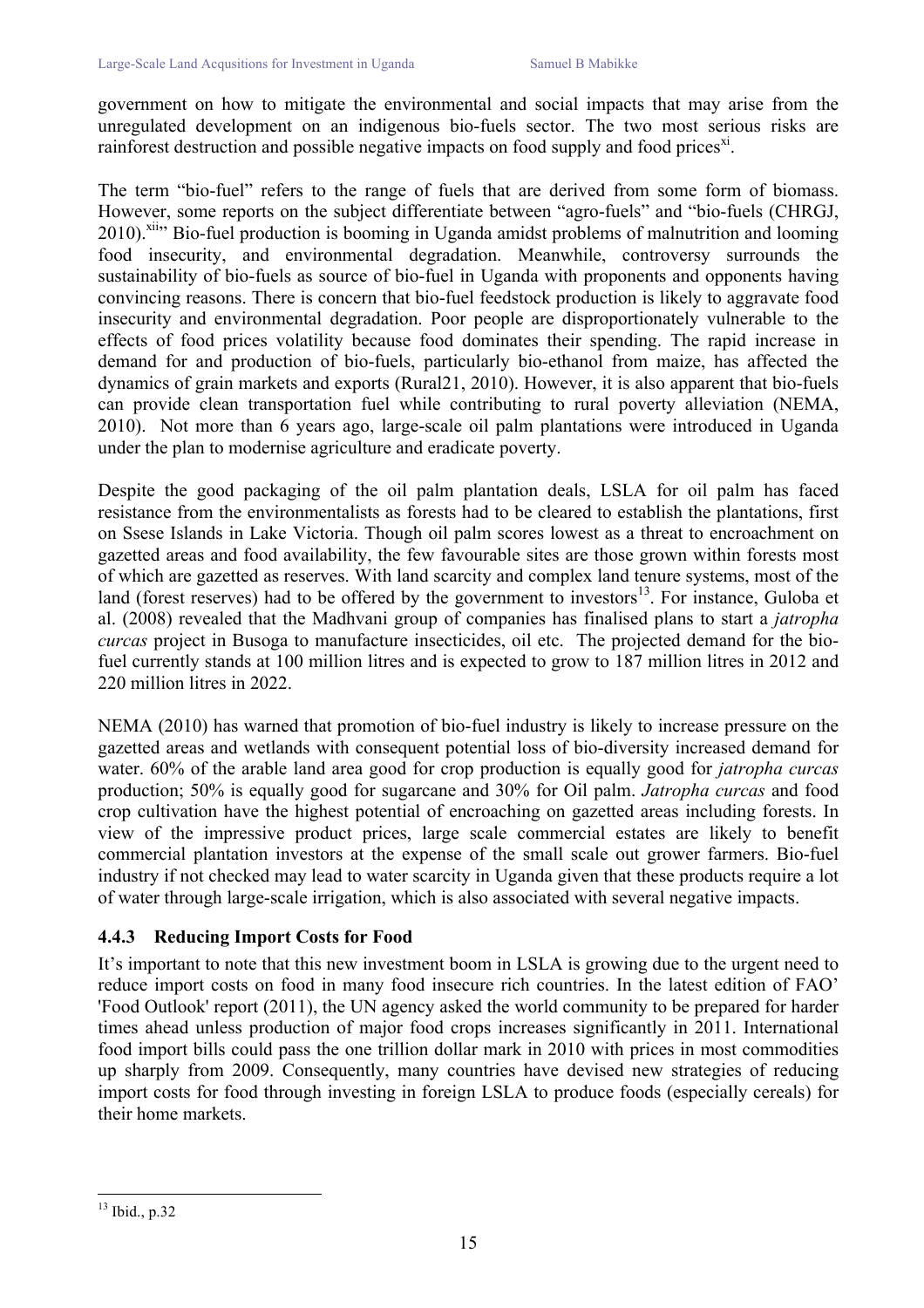HLPE (2011) revealed that China has also been pursuing a national food security strategy, including major public investment in domestic production and agricultural research and development (Foresight 2010). However, the government acknowledges that it is getting harder to fulfil its commitment to meeting 95% of food needs from domestic sources. Consequently, the Chinese government has been supporting investment by Chinese companies in large areas of land beyond their borders, to ensure supplies of soy, and palm oil, as well as rubber and timber, such as in Brazil, Argentina, Angola, Democratic Republic of Congo, Cambodia, Lao, Russia, and Kazakhstan, Mozambique, Tanzania, Zambia, The Philippines, Cameroon and Sierra Leone. South Korea is looking to build a strategic grain reserve and is planning to buy cargoes of corn and other staples, joining similar efforts by other Asian nations worried about high food prices and social unrest<sup>xiii</sup>. Just like in many other countries, China, Egypt, and Libya are among the major large-scale land investor in Uganda.

#### **4.4.4 Emerging Carbon Markets**

Emerging carbon markets can play a role as sources of complementary revenues that make certain types of land deals more attractive, such as bio-fuels production or reforestation projects under a new mechanism for Reducing Emissions from Deforestation and forest Degradation (REDD)<sup>xiv</sup>.REDD is being negotiated as part of the post-Kyoto climate change regime, FAO believes that potential returns from carbon markets may increase land values although evidence on the extent to which this is currently happening is mixed given that REDD is still at a very early stage (Cotula et al., 2009). Uganda is a member of the REDD+ Partnership launched in Oslo Norway in May 2010, and has been identified for a number of Carbon Sequestration projects (*see Table: 1*). Uganda's ecological conditions are conducive for forestry business and offer high economic returns to REDD investments. According to the Katoomba group (2009) Uganda has been an innovator and early mover in forest carbon markets, with several pioneering and internationally recognized projects (ECOTRUST, FACE and World Bank supported afforestation and municipal waste management).

Based on a simple model, Butler (2006) calculated that at a deforestation rate of 86,400 ha/year, Uganda was in position to earn \$10-137 million with a potential increase in per capita income of 0.13-2.18% from avoided deforestation. While the potential benefits from carbon markets may contribute to increased land value and poverty alleviation through afforestation projects in Uganda, Cotula and Mayers (2009) point out that such afforestation projects have had limited success under the Clean Development Mechanism – the arrangement under the Kyoto Protocol for developed countries to offset their excess emissions through projects in developing countries. This is due to high transaction costs and other restrictions (for example, all forestry is excluded from the EU Emissions Trading Scheme).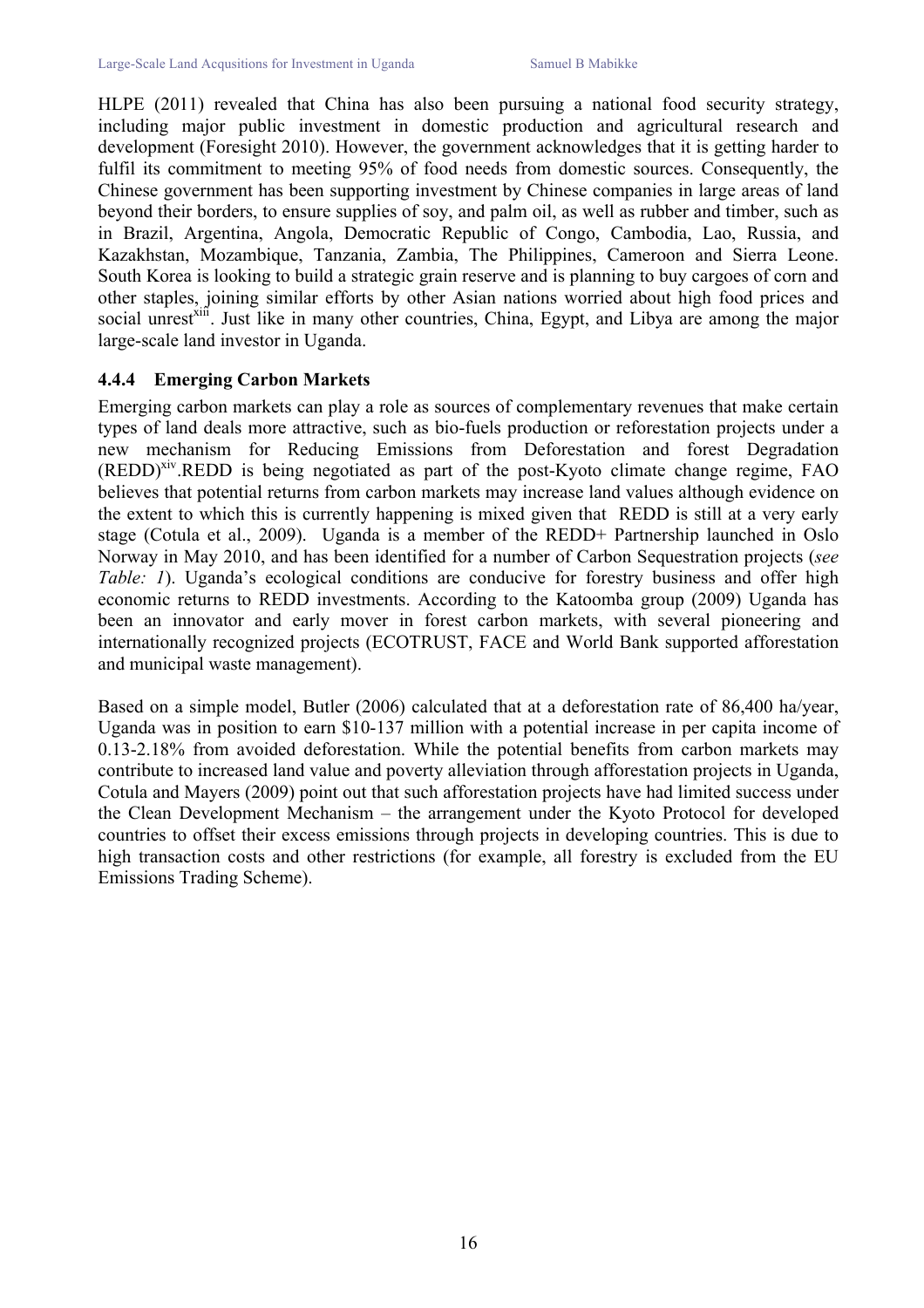|                | <b>Project Title</b>                                                                    | <b>Host</b><br>Country      | Investor                                                                   | <b>Funds</b><br>Invested                                          | Project<br>Years    | Implementi<br>ng Agency                                     | Carbon<br><b>Offsets</b>                              | Nature of<br><b>Benefit</b><br><b>Sharing</b>                                                                                                                 | <b>Othere</b><br>details                                                                                                                                           |
|----------------|-----------------------------------------------------------------------------------------|-----------------------------|----------------------------------------------------------------------------|-------------------------------------------------------------------|---------------------|-------------------------------------------------------------|-------------------------------------------------------|---------------------------------------------------------------------------------------------------------------------------------------------------------------|--------------------------------------------------------------------------------------------------------------------------------------------------------------------|
| $\mathbf{1}$   | The<br>International<br><b>Small Group</b><br>and Tree<br>Planting<br>Program<br>(TIST) | Uagnda<br>Kenya<br>Tanzania | World Bank,<br><b>BioCarbon</b><br>Fund, USAID,<br>Dow Chemical<br>Company | Dow-\$1.2<br>Million:<br><b>World Bank-</b><br>n.a <sup>[1]</sup> | $1999 -$<br>Present | CAAC, I4EI                                                  | 2.3<br>mtCo2<br>by<br>2017 <sup>[2]</sup>             | Carbon<br>rights<br>transferred<br>to CAAC. All<br>others, viz.<br>timber,<br>NTFPs with<br>community                                                         | Number of<br>farmers ><br>3000,<br>organized in<br>315 groups.<br>Live trees ><br>400000.<br>Seedlings in<br>the millions.                                         |
| $\overline{2}$ | Forest<br>Rehabilitatio<br>n in Mt.<br>Elgon &<br>Kibale<br><b>National</b><br>Parks    | Uganda                      | <b>FACE</b><br>Foundation                                                  | n.a                                                               | 1994-<br>Present    | Uganda<br>Wildlife<br>Authority<br>(UWA)                    | 7.1<br>mtCo <sub>2</sub><br>over 99<br>years          | Carbon<br>Offsets with<br><b>FACE. All</b><br>other rights<br>with UWA                                                                                        | Project<br>registered as<br>AIJ (Activity<br>Implement<br>Jointly), and<br>has FSC<br>Certification.                                                               |
| 3              | Plan Vivo<br>Project                                                                    | Uganda                      | UK DFID,<br>USAID, START,<br>Tetra Pak UK                                  | € 1 Million<br>(expected)                                         | 2003-<br>2012       | Ecotrust<br>Uganda,<br><b>ECCM,ICRAF</b>                    | 0.9<br>mtCo <sub>2</sub><br>by 2012                   | <b>Timber and</b><br>other<br>biomass<br>benefits<br>with<br>farmers.<br>Tetra Pak<br>buys carbon<br>credits. 60%<br>of the sale<br>money goes<br>to farmers. | Carbon<br>sequestration<br>through<br>small-scale<br>tree planting<br>on 5000 ha.<br>In 2003<br>alone, Tetra<br>Pak bought<br>14000 from<br>$tCo2$ the<br>project. |
| 4              | Commercial<br>Plantation<br>Projects                                                    | Uganda<br>and<br>Tanzania   | <b>Tree Farms AS</b><br>of Norway<br>(local<br>subsidiaries)               | At least \$0.6<br>million in<br>Uganda;<br>Tanzania -<br>n.a.     | $1997 -$<br>present | Green<br>Resources,<br><b>Busoga</b><br>Forestry<br>Company | 2.3<br>mtCo <sub>2</sub><br>expecte<br>d in<br>Uganda | Commercial<br>plantation,<br>all rights<br>including<br>carbon<br>credits with<br>the<br>company.                                                             | <b>SGS Products</b><br>Certification<br>in Tanzania.<br>6500 ha<br>already<br>planted.                                                                             |
| 5              | Nile Basin<br>Reforestation                                                             | Uganda                      | <b>World Bank</b><br><b>BioCarbon</b><br>Fund                              | n.a                                                               | 2006-<br>Present    | National<br>Forestry<br>Authority                           | 0.25<br>mtCo <sub>2</sub><br>2017                     | Gum,<br>firewood<br>and timber<br>to be shared<br>with locals.<br>ASI will sell<br>carbon<br>credits.                                                         | Acacia<br>plantations<br>on 22800 ha.<br>Project will<br>benefit 15000<br>farming<br>families in<br>the area.                                                      |

#### **Table 2: Details of Carbon Sequestration Projects in Uganda**

Source: Extracted from Earth Trends 2006 World Resources Institute under a Creative Commons License

 $[1]$  n.a. = not available

 $[2]$  mtCO2 = million tons carbon dioxide

#### **4.4.5 Demand for Raw Materials**

Governments and private investors from industrialised countries and emerging economies continue to secure large tracts of agricultural land in developing countries by means of long-term lease or purchase agreements. Industrialised countries are looking for land on which to grow agricultural raw materials; oil conglomerates in particular – some of them from European countries – are trying to secure land for the future cultivation of oil-producing plants and maize and sugar cane for energy production in the post-oil era (BMZ, 2009). Availability of abundant natural resources like land, water and minerals increases Uganda's risk of being a major target for LSLA by industrialised countries. Some other hidden motives behind LSLA are associated with the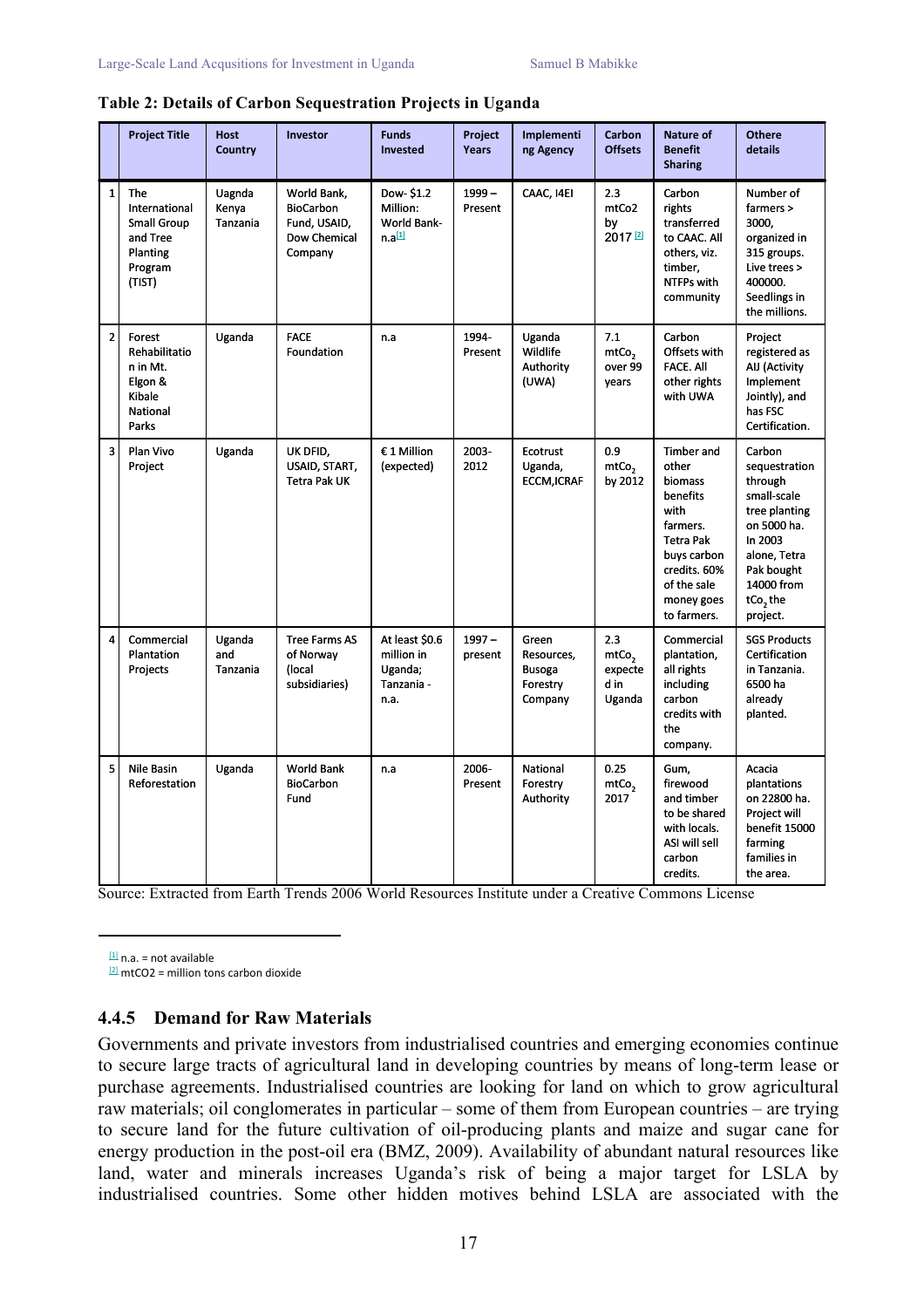increasing scarcity of water in many countries. For instance the oil-rich Gulf States like Saudi Arabia, Jordan, United Arab Emirates etc, are facing a serious water shortage which has triggered foreign LSLA. Uganda has a huge amount of untapped water resources that come along with the land deals as free resources. Virtually with all LSLA, the lease or purchase agreements rarely price water, yet land without water would be less productive for agriculture.

#### **4.4.6 International Politics and Policy Drivers**

A number of foreign LSLA are supported by international politics and policies geared towards promoting international trade, bilateral cooperation agreement among others. Many domestic investment policies in developing countries are designed to suit the international conventions and regional agreements among member states. For instance, the African Union's Comprehensive African Agricultural Development Programme (CAADP) of 2003 committed member state governments to invest 10% of government expenditure in the agricultural sector. Most countries have not yet reached this target, and many are seeking private international funds to make up some of the gap through land deals. The CAADP has a particular focus on increasing irrigated area (only 4 per cent now across Africa). Some international investors are offering this infrastructure in exchange for land leased or purchased. For example, in the case of the Libyan acquisition of 100,000 ha of land in Mali, the Libyan government has built a canal to bring water to the area to be cultivated (HLPE, 2011).

Similarly, International treaties may compound imbalances in individual deals. For instance, investment treaties between home and host states usually protect investment against adverse host government action (expropriation, broadly defined unfair treatment); strengthen the legal value of individual contracts by making their violation a breach of international law; and give investors direct access to international arbitration in case of disputes with the host government<sup>xy</sup>. Implementation of most treaties is completely political and member states are sometimes coerced to become signatories for the sake of being accepted in the International Community.

## **5 LARGE-SCALE LAND ACQUISITIONS: Can it Yield Equitable Benefits To Uganda's Smallholder Farmers?**

The debate on whether foreign LSLA will or will not yield equitable benefits to smallholder farmers still continues with proponents and opponents of this massive land rush presenting valid arguments. It is widely recognised that large-scale investment in agriculture is needed in to raise yields as a means to improve food security in many parts of the world. There is however very scanty evidence that such investments in LSLA have improved productivity and livelihoods of the rural poor who constitute the biggest population of farmers in Uganda. Behind all major investments in LSLA is a promise of direct benefits ranging from employment creation, increased food production, improved infrastructure, household incomes, better education and farming technologies among other indirect secretive benefits that host countries expect from these deals. Unfortunately, many developing countries have found themselves in a paradoxical situation where little or none of the promised benefits are realised and in reality, such investments have increased food insecurity, resource (both land and water) depletion, increased oppositions and conflicts over shrinking lands among others in the host countries.

The world's ability to take up this challenge while minimising the associated economic, social and environmental costs will largely depend on how the rural poor will respond. This is because they live in and control a significant part of the arable land and provide most of the agricultural labour force. They are also the majority (more than 80%) of the world's food insecure population, and depend on land as their primary source of livelihoods. Limited access to land and insecurity of tenure rights are among the key factors that hinder the ability of poor rural households to improve crop production in order to feed themselves and to contribute to feeding the rest of the world (IFAD, 2011a).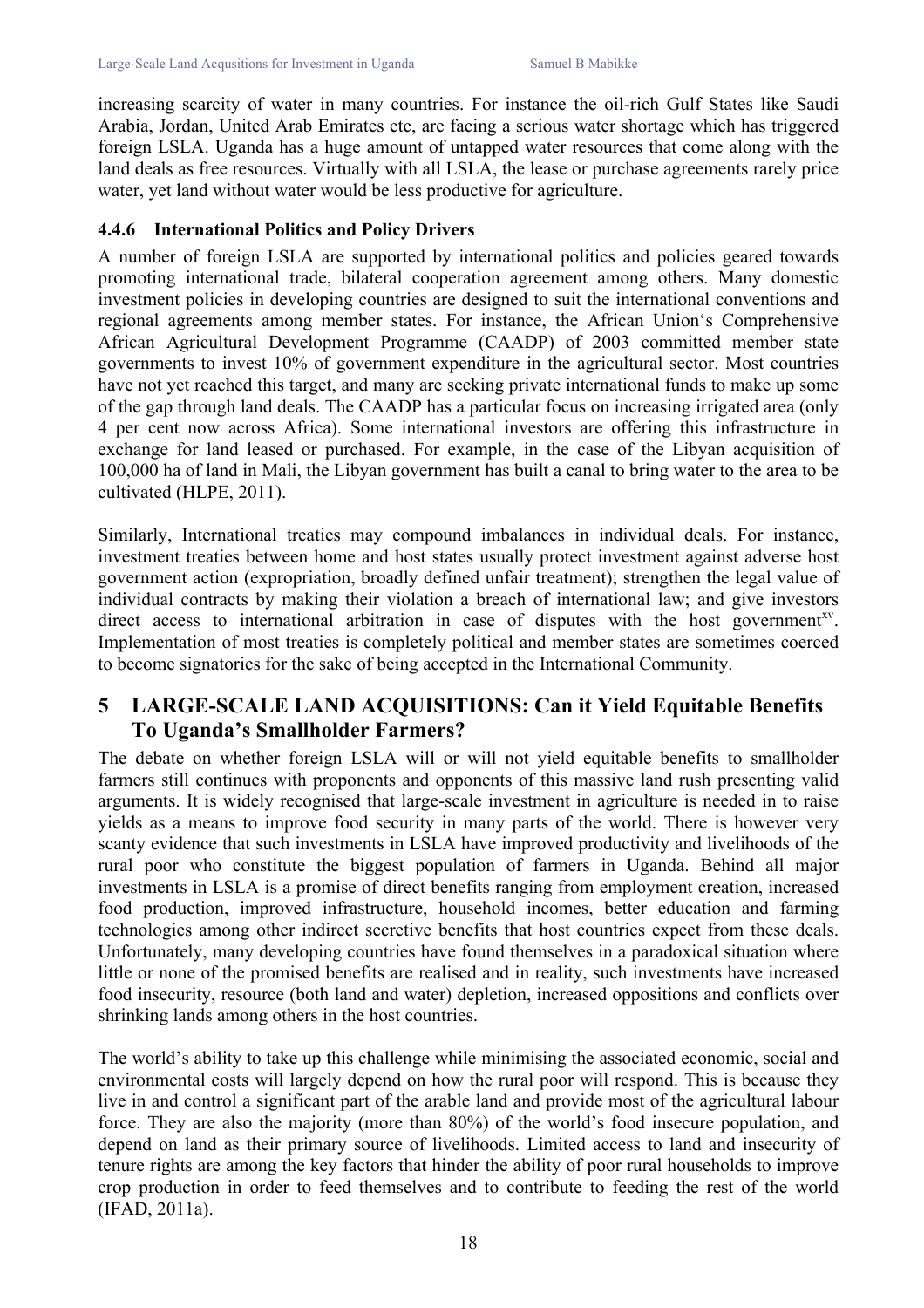The main investors in land and agriculture in developing countries are the approximately 500 million smallholder farming households. They support a third of the global population, and produce up to 80% of the food consumed in the developing world. These farmers are typically among the poorest and most neglected in development support and investment terms, yet they play a key role in achieving poverty reduction and food security. Therefore, enabling poor rural people to be part of the solution for global food security must be a priority for governments, the international development community and any other investors (IFAD, 2011b). In many countries where large-scale agro investors have contracted smallholder farmers, the results still show an exploitative relationship where smallholders are effectively providers of cheap labour, and expected to carry production risks. Evidence from several experiences with contract farming suggests that, in the longer term, land access may shift from women, who cultivated subsistence crops, to men, who are more likely to sign contracts for cash crops with agribusiness (Vermeulen, S. and Cotula, L., 2010).

It is disappointing to note that over 80% of Uganda's smallholder farmers – who basically feed the entire nation, have persistently lived in absolute poverty. Most government policies like investment incentives have not favoured Uganda's smallholders. Although a lot of studies show that smallholder farming can become productive and contribute to solving the global food crisis, majority of Uganda's farmers lack access to credit, improved seeds and fertilizers, tractors and technology to minimise post-harvest losses. They face higher transaction costs, which makes it difficult for them to adapt and respond quickly to market developments. Smallholder farmers do not compete on equitable terms in local, regional or global markets. Often they lack access to markets because roads are poor or transportation is too expensive. And higher food prices do not always filter down to the farm-gate, where poor farmers often have to sell their produce. Supporting smallholder farmers would not only enhance world food security, but would make a significant dent in poverty. Leaving them out of the equation will push many into greater poverty and hunger<sup>xvi</sup>.

Although promoting FDI in agriculture is a priority for Uganda's development, government should be extremely conscious- not to neglect the power of smallholder farmers. IFAD equally supports this argument by showing that smallholder farms are often very efficient in terms of production per hectare, and they have tremendous potential for growth. Experience shows that helping smallholder farmers can contribute to a country's economic growth and food security. For example, Viet Nam has gone from being a food-deficit country to a major food exporter, and it is now the second largest rice exporter in the world. It achieved this largely through development of its smallholder farming sector. FAOxvii cautions that policies and programmes to lessen poverty and food insecurity, and to enhance equity and sustainability of incomes and livelihoods, should thus seek to achieve an agriculture-led broad-based economic development - and to do so by according highest priority to small-scale agriculture.

## **6 CONCLUSIONS AND RECOMMENDATIONS**

International investment plays a vital role in development and poverty reduction. Investment can improve livelihoods and bring jobs, services, and infrastructure, when it is managed responsibly within the context of an effective regulatory framework (Oxfam, 2011). Although LSLA investments have the potential to offer benefits if handled in a transparent manner, the rapid rush for LSLA in Uganda still poses more questions than answers. One of the highest development priorities in the world must be to improve smallholder agricultural productivity, especially in Africa. Smallholder productivity is essential for reducing poverty and hunger, and more and better investment in agricultural technology, infrastructure, and market access for poor farmers is urgently needed (Deininger et al., 2011).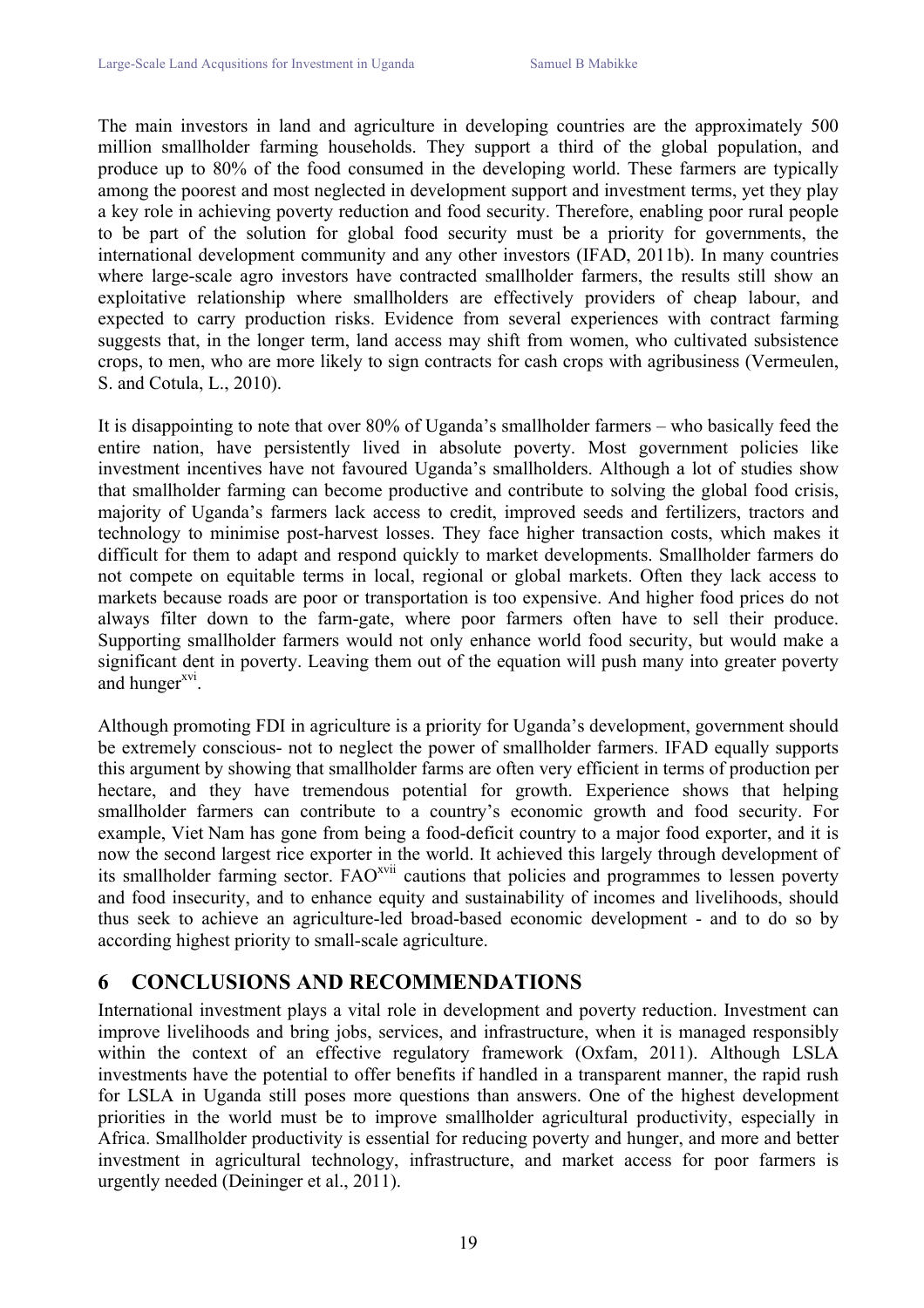Given that LSLA are relatively a new form of investment, Uganda is still ill-equipped and has very little experience in handling such kinds of investments. For instance, a lot of secrecy and lack of transparency is a major characteristic behind most large-scale investments in land, oil and forestry in Uganda. The country should therefore focus on developing strong legal and institutional framework that protects the rights of smallholder farmers and minimises negative impacts associated with LSLA. LSLA do not offer sustainable investment since it's well known that the demand for land (due to population growth) exceeds its supply. Concentrating large tracts of land in hands of a few investors is equivalent to violating the human rights and dignity of the majority smallholder farmer who significantly contribute to Uganda's economy. Efforts should be prioritised in supporting smallholder farmers with agricultural incentives and easy access to markets, credit, improved seeds, fertilisers, efficient transport and modern technologies to reduce post harvest losses.

Many international organisations like IFPRI have proposed that establishing a code of conduct for host governments and foreign investors could help ensure that land deals are a "win-win" arrangement for investor and local communities. IFPRI cites and example of the Extractive Industries Transparency Initiative, which binds participating governments and companies to certain standards in mining and oil activities, as one possible model for large-scale land deals. However, UN Special Rapporteur on the right to food - Oliver De Schutter is sceptical that such a code can be negotiated or enforced. He instead emphasises the existing body of human rights laws, which can be applied to large-scale land acquisitions and used to get governments to meet their obligations to citizens<sup>xviii</sup>.

Improving land and water governance should be a priority of Uganda government if at all it aims at meeting its obligations to the citizens. Weak governance characterised by gross corruption, inefficiency, favouritism, exclusiveness and lack of accountability in government institutions is the major hindrance to Uganda's economic progress. Bad governance excludes majority of the people in decision making and favours the politically powerful, elites and foreign investors to exploit the rural smallholder farmers who basically can neither afford the costs of bribing land administration officers nor the costs of litigation in case of unlawful evictions or unfair compensations. Government should promote transparency regarding land deals. Government agencies like UIA, NFA should make foreign investment agreements accessible for public scrutiny by all stakeholders especially those who are likely to be affected by this type of investment.

## **7 REFERENCES**

- Benson, Mugarura and Wanda, (2008) An assessment of the likely impact on Ugandan households of rising global food prices: *International Food Policy Research Institute, USSP Background Paper 1*
- BMZ (2009) Development Policy Stance on the Topic of Land Grabbing: *the Purchase and Leasing of Large Areas of Land in Developing Countries, Federal Ministry for Economic Cooperation and Development,(BMZ-Discourse 015)*
- Butler R. (2006) Avoided Deforestation could help Fight Third World Poverty under Global Warming Pact. \$43 billion could flow into developing countries
- CHRGJ, (2010) Foreign Land Deals and Human Rights: *Case Studies On Agricultural and Biofuel Investment, Centre for Human Rights and Global Justice, New York University, School of Law*
- Cotula, L., Vermeulen, S., Leonard, R. and Keeley, J., (2009) Land Grab or Development Opportunity? *Agricultural Investment and International Land Deals In Africa, IIED/FAO/IFAD, London /Rome.*
- Cotula, L. and Mayers, J., (2009) Tenure in REDD: Start-point or Afterthought? *London, IIED, http://www.iied.org/pubs/display.php?o=13554IIED*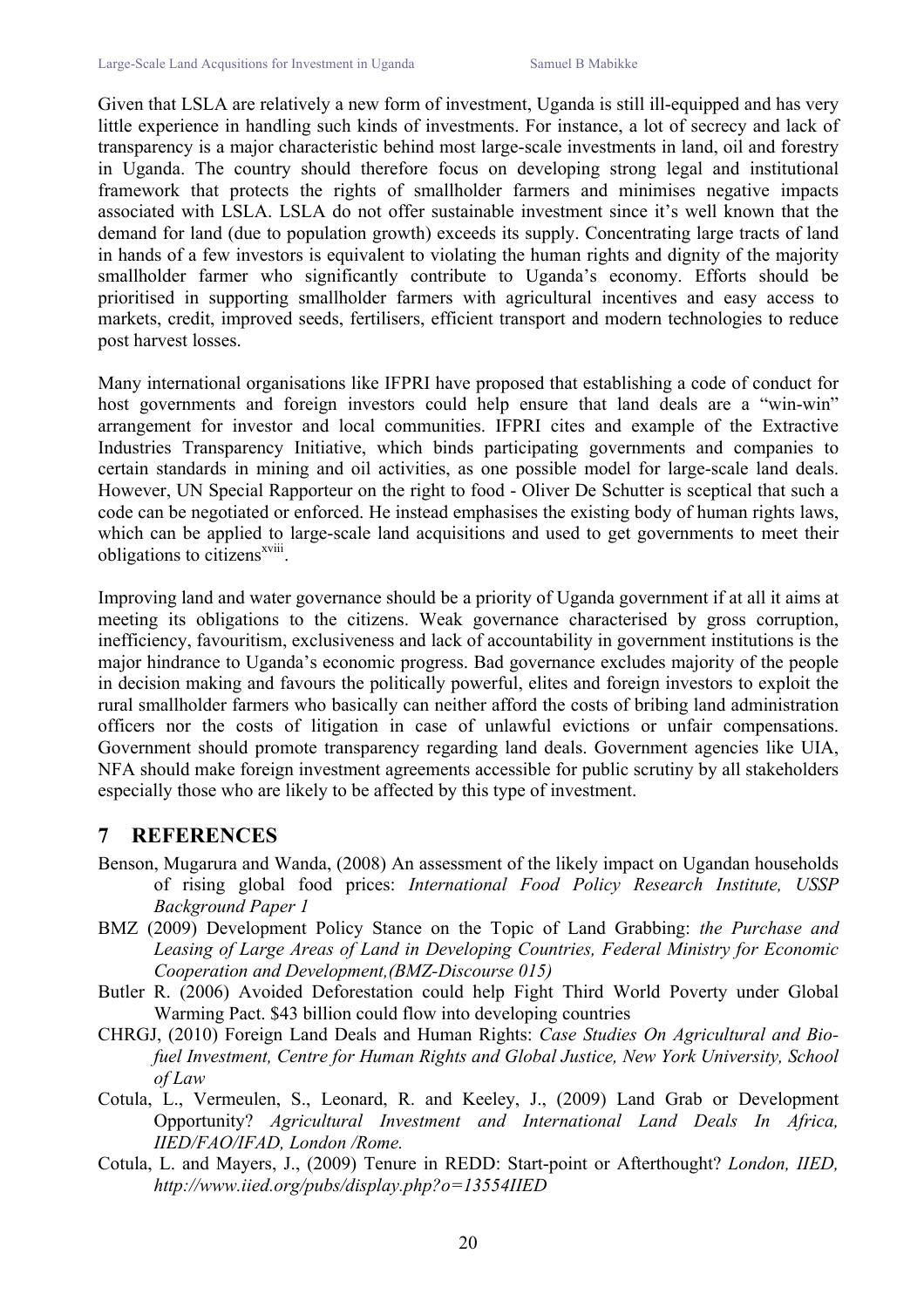- Deininger, K., Byerlee, D., Lindsay, J., Norton, A., Selod, H., Stickler, M. (2011) Rising Global Interest in Farmland: *Can it Yield Sustainable and Equitable Benefits? Washington, DC: World Bank.*
- De Schutter Olivier (2009) Large-scale land acquisitions and leases: *A set of minimum principles and measures to address the human rights challenge. UN General Assembly, Human Rights Council, 13th Session, Agenda Item 3.*
- Espeland, Rune Hjalmar. (2006). The "Lost Counties": Politics of land rights and belonging in Uganda. *Bergen, Norway: University of Bergen and Chr. Michelsen Institute*.
- FAO, IFAD, UNCTAD and the World Bank, (2010) Principles for Responsible Agricultural Investment that Respects Rights, Livelihoods and Resources: *Extended Version, A discussion note prepared by FAO, IFAD, UNCTAD and the World Bank Group to contribute to an ongoing global dialogue. January 25, 2010*
- FAO (2007) Good Governance in Land Tenure and Administration: *Food and Agriculture Organization of the United Nations (FAO- Rome Italy)*
- FAO (2004) Framework for Analysing the Impacts of Globalization on Smallholders: *Agricultural Management, Marketing and Finance Occasional Paper No.5, Food and Agriculture Organization of the United Nations*
- Foresight (2010) Global Food and farming Futures: *Regional case study: R2 Agricultural R & D as an engine of productivity growth: China. UK Government, London.*
- Franco, J., Levidow, L., Fig, D., Goldfarb, L. Hönicke, M., Mendonça, M.L. (2010) Assumptions in the European Union biofuels policy: *Frictions with experiences in Germany, Brazil and Mozambique. Journal of Peasant Studies, 37(4): 661–698*
- Gariyo Zie (2002). Participatory Poverty Reduction Strategy Papers (PRSPs): *The PRSP Process on Uganda. Uganda Debt Network, Discussion Paper No. 5*
- Gillon, S. (2010) Fields of Dreams: *Negotiating an ethanol agenda in the Midwest United States, Journal of Peasant Studies, 37(4): 723–748.*
- GoU (2010) National Development Plan 2010/2011 2014/2015: *Government of Uganda.*
- Guloba Madina, Winnie Nabiddo & Nicholas Kilimani, (2008). The Ugandan Economy Today: *A Quarterly Publication of the Economic Policy Research Centre, Volume 13, No.1 Jan-Mar, 2008 edited by Dr. Evarist Twimukye, and designed by Carol Kasoke*
- HLPE (2011) Land Tenure and International Investments in Agriculture: *A report by the High Level Panel of Experts on Food Security and Nutrition of the Committee on World Food Security, Rome 2011*
- IFAD (2011a), Access to Land and Water for the Rural Poor in a Context of Growing Resource Scarcity: *Conference on New Directions for Smallholder Agriculture, International Fund for Agricultural Development, Rome- Italy.*
- IFAD (2011b) Responding to 'Land Grabbing' and Promoting Responsible Investment in Agriculture: *International Fund for Agricultural Development, Occasional Paper 2.*
- Katooba Group (2009). REDD Opportunities Scoping Exercise Uganda (ROSE): *Katoomba Ecosystem Services Incubator East and Southern Africa Katoomba Group, September 2009*
- Mabikke Samuel (2011) Escalating Land Grabbing in Post Conflict Regions of Northern Uganda: *A Need for Strengthening Good Land Governance in Acholi Region, Paper presented at the International Conference on Global Land Grabbing 6-8 April 2011, University of Sussex – Brighton, United Kingdom.*
- McMichael, P., Scoones, I. (guest editors) (2010) The Politics of Bio-fuels, Land and Agrarian Change: *Journal of Peasant Studies, 37(4), Special Issue*
- MFPED (2011) The Impact of Food Prices on the Ugandan Economy: *Ministry of Finance Planning and Economic Development.*
- MFPED (2010) The Background to the Budget 2010/11 Fiscal Year: *Strategic Priorities to Accelerate Growth, Employment and Socio-Economic Transformation for Prosperity, Ministry of Finance, Planning and Economic Development-Uganda*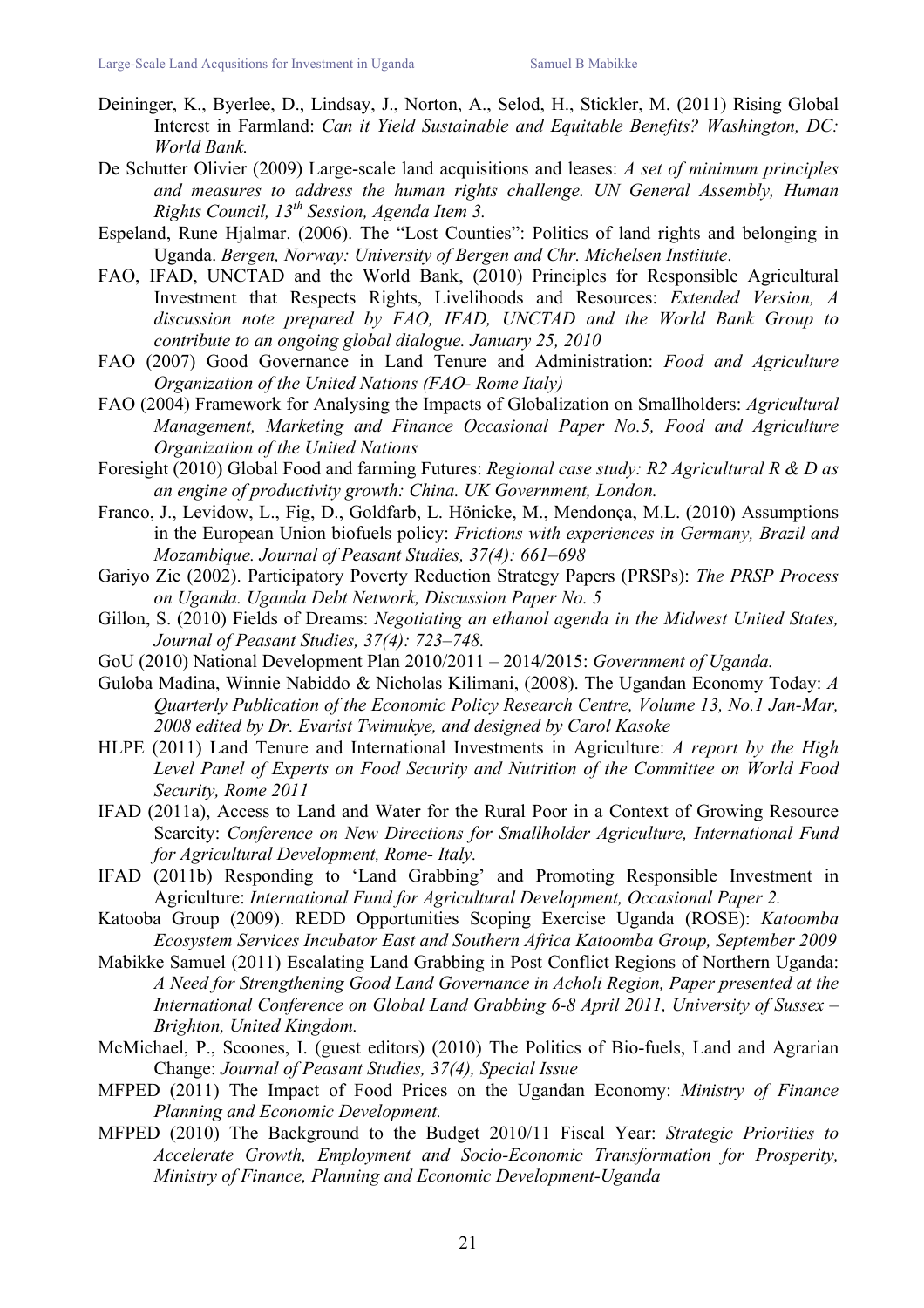- MLHUD (2011) The Uganda National Land Policy: *Final Draft, Ministry of Lands Housing and Urban Development.*
- NEMA (2010) The Potential of Bio-Fuels in Uganda: *An Assessment of Land Resources for Bio-Fuel Feedstock Suitability. National Environment Management Authority, January 2010*
- O'Brien, E. (2011). Irregular and illegal land acquisition by Kenya's elites: *Trends, processes, and impacts of Kenya's land-grabbing phenomenon. The International Land Coalition*
- OECD (2007) Tax Incentives for Investment A Global Perspective: *Experiences in MENA and non-MENA countries, Discussion Paper Draft - Version June 2007*
- Okoth-Ogendo H.W.O (2006) Land Rights in Africa, Interrogating the Tenure Security discourse: *Key note address to the Workshop on Land Tenure Security for Poverty Reduction in Eastern and Southern Africa, Kampala 27-29 June 2006.*
- OXFAM (2011) Land and Power: *The growing scandal surrounding the new wave of Investments in Land. Oxfam Briefing Paper 15*
- Rural21 (2010) Energy and Climate Change: *The International Journal for Rural Development, No 6/ 2010 Volume 44.*
- Salami, Adeleke; Kamara, Abdul B.; Brixiova, Zuzana (2010) Smallholder Agriculture in East Africa: *Trends, Constraints and Opportunities, Working Papers Series N° 105 African Development Bank, Tunis, Tunisia.*
- Taylor Michael and Tim Bending (2009) Increasing Commercial Pressure on Land: *Building a coordinated response, Discussion paper International Land Coalition (ILC secretariat), Rome Italy.*
- UBOS (2010) Statistical Abstract 2010: *Uganda Bureau of Statistics*
- UBOS (2006) Uganda Demographic Health Survey 2006: *Uganda Bureau of Statistics*
- Vermeulen, S. and Cotula, L., (2010) Making the Most of Agricultural Investment: *A Survey of Business Models that provide Opportunities for Smallholders, IIED/FAO/IFAD/SDC, London/Rome/Bern*
- Williamson Ian, Stig Enemark, Jude Wallace and Abbas Rajabifrad (2010) Land Administration for Sustainable Development: *First Edition, ESRI Press Academy, Redlands California*
- World Bank (2011) Responding to Global Food Price Volatility and its Impact on Food Security: *Development Committee (Joint Ministerial Committee of the Boards of Governors of the Bank and the Fund on the Transfer of Real Resources to Developing Countries), World Bank and International Monetary Fund, DC2011-0002 April 4, 2011*
- World Bank (2010) Rising Global Interest in Farmland: *Can it yield sustainable and equitable benefits?*
- WRI and Landesa, (2010) Focus on Africa Brief Uganda, Lesson 2: *Land for Private Investors and Economic Development. World Resources Institute in partnership with Landesa, December 2010*

#### End Notes

<sup>|&</sup>lt;br>i  $\frac{1}{10}$  Signed for the first 1000 ha further farms planned.

World Bank (2010) Protecting Land Rights is key to successful Large-Scale Land Acquisitions http://econ.worldbank.org accessed 29<sup>th</sup> September 2011.

iii H.W.O. Okoth-Ogendo, is a Professor of Public Law at the University of Nairobi.

iv Uganda Investment Authority (2011) Investment Opportunities: www.ugandainvest.go.ug accessed  $29<sup>th</sup>$  Sept. 2011